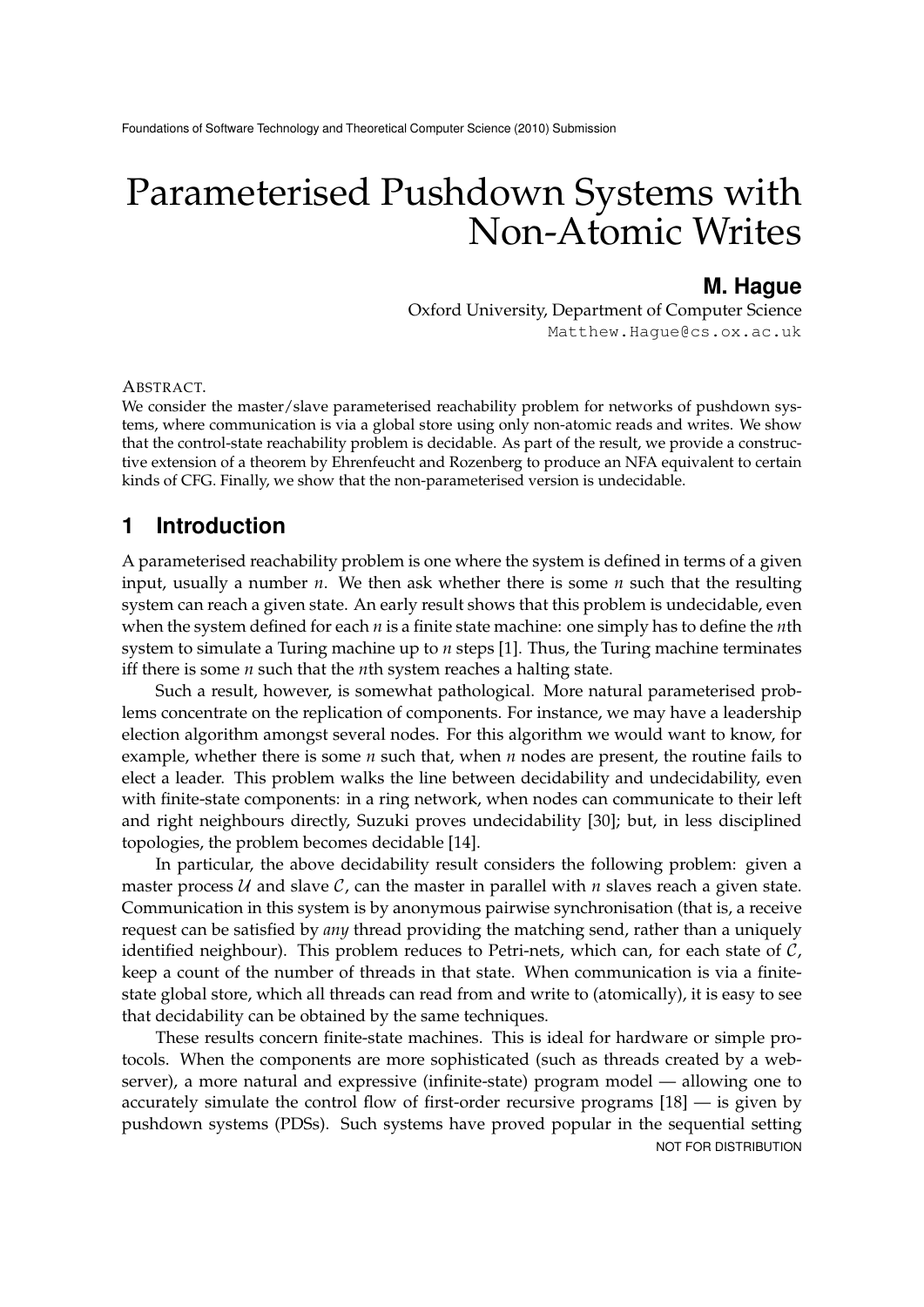(e.g. [7, 12, 27, 25]), with several successful implementations [5, 6, 27]. Unfortunately, when two PDSs can communicate, reachability quickly becomes undecidable [24].

In recent years, many researchers have tackled this problem, proposing many different approximations, and restrictions on topology and communication behaviour (e.g. [21, 8, 9, 10, 28, 26, 16]). A pleasantly surprising (and simple) result in this direction was provided by Kahlon [19]: the parameterised reachability problem for systems composed of *n* slaves  $\mathcal C$  communicating by anonymous synchronisation is decidable. This result relies heavily on the inability of the system to restrict the number of active processes, or who they communicate with. Indeed, in the presence of a master process  $\mathcal{U}$ , or communication via a global store, undecidability is easily obtained.

In this work we study the problem of adding the master process and global store. To regain decidability, we only allow *non-atomic* accesses to the shared memory. We then show — by extending a little-cited theorem of Ehrenfeucht and Rozenberg [11] — that we can replace the occurrences of  $\mathcal C$  with regular automata. This requires the introduction of different techniques than those classically used. Finally, a product construction gives us our result. In addition, we show that, when *n* is fixed, the problem remains undecidable, for all *n*. For clarity, we present the single-variable case here. In the appendix we show that the techniques extend easily to the case of *k* shared variables.

After discussing further related work, we begin in Section 2 with the preliminaries. In Section 3 we define the systems that we study. Our main result is given is Section 4 and the accompanying undecidability proof appears in Section 5. In Section 6 we show how to obtain a constructive version of Ehrenfeucht and Rozenberg's theorem. Finally, we conclude in Section 7.

**Related Work** Many techniques attack parameterisation (e.g. network invariants and symmetry). Due to limited space, we only discuss PDSs here. In addition to results on parameterised PDSs, Kahlon shows decidability of concurrent PDSs communicating via nestedlocks [20]. In contrast, we cannot use locks to guarantee atomicity here.

A closely related model was studied by Bouajjani *et al*. in 2005. As we do, they allow PDSs to communicate via a global store. They do not consider parameterised problems directly, but they do allow the dynamic creation of threads. By dynamically creating an arbitrary number of threads at the start of the execution, the parameterised problem can be simulated. Similarly, parameterisation can simulate thread creation by activating hitherto dormant threads. However, since Bouajjani *et al*. allow atomic read/write actions to occur, the problem they consider is undecidable; hence, they consider *context-bounded reachability*.

Context-bounded reachability is a popular technique based on the observation that many bugs can be identified within a small number of context switches [23]. This idea has been extended to *phase-bounded* systems where only one stack may be decreasing in any one phase [2, 29]. Finally, in another extension of context-bounded model-checking, Ganty *et al*. consider *bounded under-approximations* where runs are restricted by intersecting with a word of the form  $a_1^* \ldots a_n^*$  [13]. In contrast to this work, these techniques are only accurate up to a given bound. That is, they are sound, but not complete. Recently, La Torre *et al*. gave a sound algorithm for parameterised PDSs together with a technique that may detect completeness in the absence of recursion [32].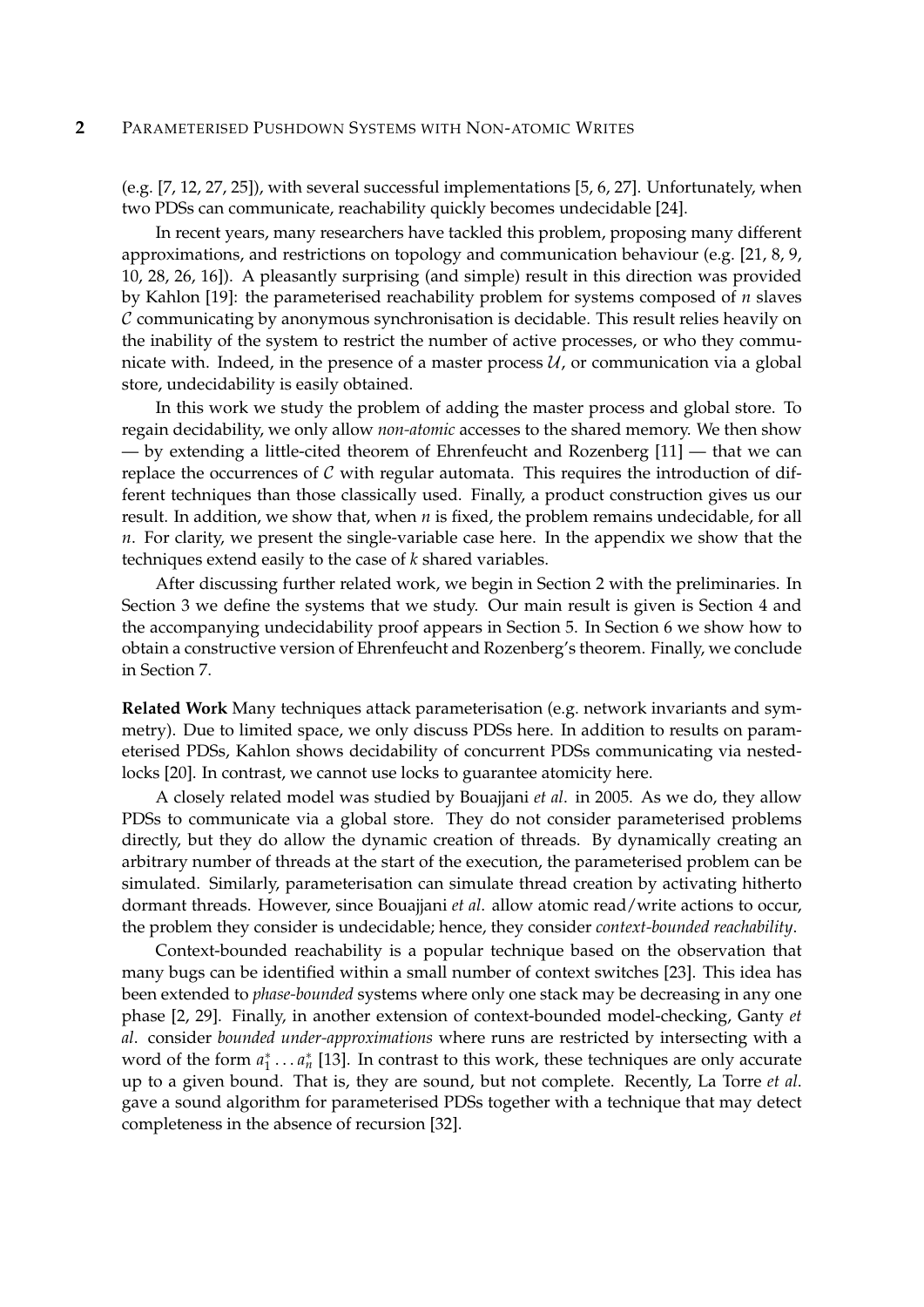Several models have been defined for which model-checking can be sound and complete. For example, Bouajjani *et al*. also consider acyclic topologies [4, 10]. As well as restricting the network structure, Sen and Viswanathan [28], La Torre *et al*. [31] and later Heußner *et al*. [16], show how to obtain decidability by only allowing communications to occur when the stack satisfies certain conditions.

### **2 Preliminaries**

We recall the definitions of finite automata and pushdown systems and their language counter-parts. We also state a required result by Ehrenfeucht and Rozenberg.

**DEFINITION 1.**[Non-Deterministic Finite Word Automata] We define a non-deterministic finite word automaton (NFA) A as a tuple  $(Q, \Gamma, \Delta, q_0, \mathcal{F})$  where Q is a finite set of states,  $\Gamma$ is a finite alphabet,  $q_0 \in \mathcal{Q}$  is an initial state,  $\mathcal{F} \subseteq \mathcal{Q}$  is a set of final states, and  $\Delta \subseteq \mathcal{Q} \times \Gamma \times \mathcal{Q}$ is a finite set of transitions.

We will denote a transition  $(q,\gamma,q')$  using the notation  $q\;\stackrel{\gamma}{\to}\;q'.$  We call a sequence  $q_1 \stackrel{\gamma_1}{\rightarrow} q_2 \stackrel{\gamma_2}{\rightarrow} \cdots \stackrel{\gamma_{z-1}}{\rightarrow} q_z$  a *run* of A. It is an accepting run if  $q_1 = q_0$  and  $q_z \in \mathcal{F}$ . The language  $\mathcal{L}(\mathcal{A})$  of an NFA is the set of all words labelling an accepting run. Such a language is *regular*.

**DEFINITION 2.**[Pushdown Systems] A pushdown system (PDS) P is a tuple  $(Q, \Sigma, \Gamma, \Delta, q_0, \mathcal{F})$ where  $Q$  is a finite set of control states,  $\Sigma$  is a finite stack alphabet with a special bottom-ofstack symbol  $\perp$ , Γ is a finite output alphabet,  $q_0 \in \mathcal{Q}$  is an initial state,  $\mathcal{F} \subseteq \mathcal{Q}$  is a set of final states, and  $\Delta\subseteq ({\cal Q}\times\Sigma)\times \Gamma\times({\cal Q}\times\Sigma^*)$  is a finite set of transition rules.

We will denote a transition rule  $((q, a), \gamma, (q', w'))$  using the notation  $(q, a) \stackrel{\gamma}{\hookrightarrow} (q', w').$ The bottom-of-stack symbol is neither pushed nor popped. That is, for each rule  $(q, a) \stackrel{\gamma}{\hookrightarrow}$  $(q', w') \in \Delta$  we have, when  $a \neq \bot$ , *w* does not contain  $\bot$ , and,  $a = \bot$  iff  $w' = w \bot$  and *w* does not contain  $\bot$ . A configuration of P is a tuple  $(q, w)$ , where  $q \in \mathcal{Q}$  is the current control state and  $w \in \Sigma^*$  is the current stack contents. There exists a transition  $(q, aw) \stackrel{\gamma}{\to} (q', w'w)$ of P whenever  $(q, a) \stackrel{\gamma}{\hookrightarrow} (q', w') \in \Delta$ . We call a sequence  $c_0 \stackrel{\gamma_1}{\longrightarrow} c_1 \stackrel{\gamma_2}{\longrightarrow} \cdots \stackrel{\gamma_z}{\longrightarrow} c_z$  a run of P. It is an accepting run if  $c_0 = (q_0, \perp)$  and  $c_z = (q, w)$  with  $q \in \mathcal{F}$ . The language  $\mathcal{L}(\mathcal{P})$ of a pushdown system is the set of all words labelling an accepting run. Such a language is *context-free*. Note, in some cases, we omit the output alphabet Γ. In this case, the only character is the empty character *ε*, with which all transitions are labelled. In general, we will omit the empty character *ε* when it labels a transition.

We use a theorem of Ehrenfeucht and Rozenberg [11]. With respect to a context-free language  $\mathcal{L}$ , a *strong iterative pair* is a tuple  $(x, y, z, u, t)$  of words such that for all  $i \geq 0$ we have *xy<sup>i</sup> zu<sup>i</sup> t* ∈ L, where *y* and *u* are non-empty words. A strong iterative pair is *very degenerate* if, for all  $i, j \geq 0$  we have that  $xy^i z u^j t \in \mathcal{L}.$ 

### **THEOREM 3.**[[11]] For a given context-free language L, if all strong iterative pairs are very degenerate, then  $L$  is regular.

However, Ehrenfeucht and Rozenberg do not present a constructive algorithm for obtaining a regular automaton accepting the same language as an appropriate context-free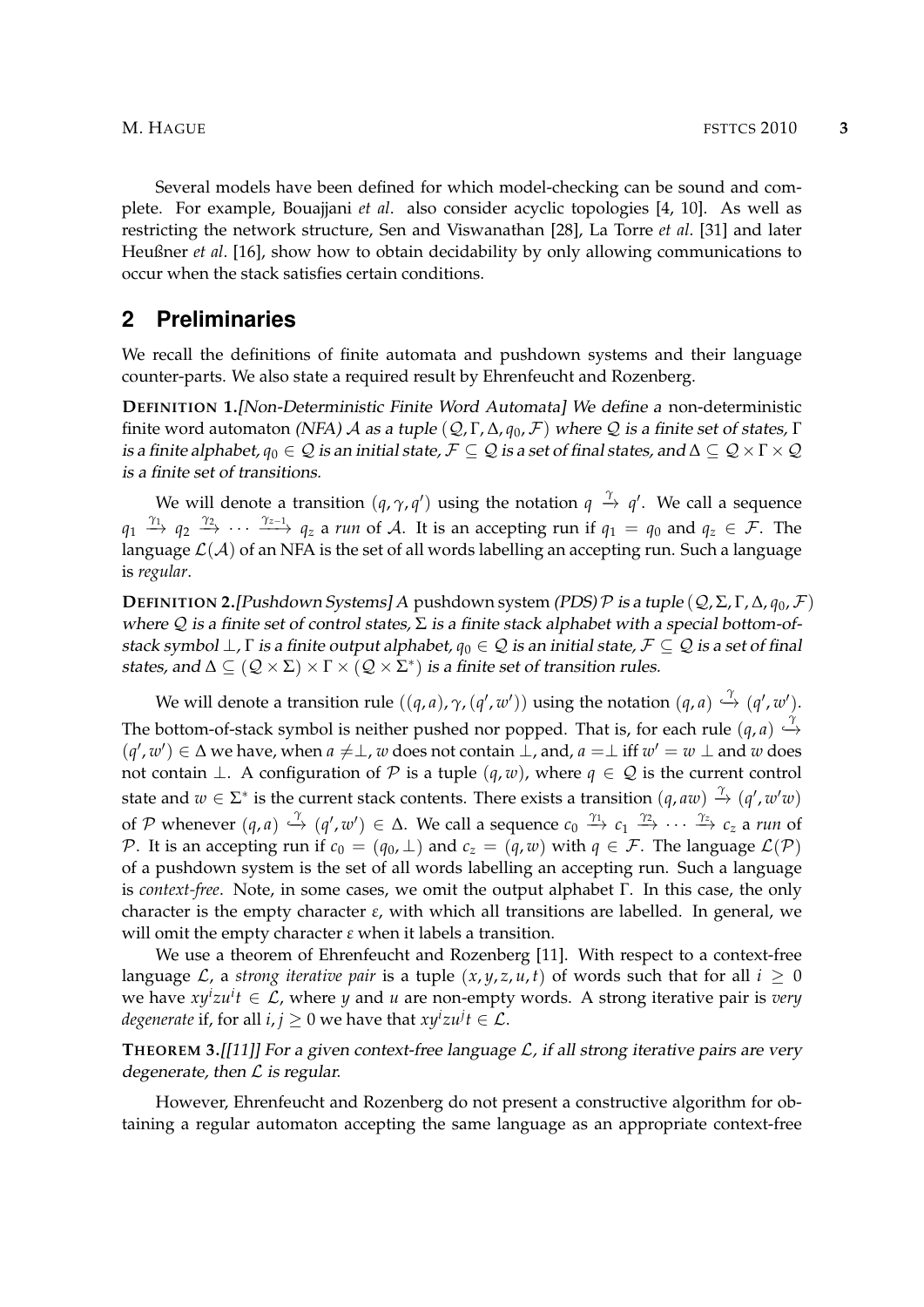language. Hence, we provide such an algorithm in Section 6.

# **3 Non-Atomic Pushdown Systems**

Given an alphabet G, let  $r(G) = \{ r(g) | g \in G \}$  and  $w(G) = \{ w(g) | g \in G \}$ . These alphabets represent read and write actions respectively of the value *g*.

**DEFINITION 4.**[Non-atomic Pushdown Systems] Over a finite alphabet G, a non-atomic pushdown system (naPDS) is a tuple  $\mathcal{P} = (\mathcal{Q}, \Sigma, \Delta, q_0, \mathcal{G})$  where  $\mathcal Q$  is a finite set of controlstates,  $\Sigma$  is a finite stack alphabet with a bottom-of-stack symbol  $\bot$ ,  $q_0 \in \mathcal{Q}$  is a designated initial control state and  $\Delta \subseteq (\mathcal{Q} \times \Sigma) \times (r(\mathcal{G}) \cup w(\mathcal{G}) \cup \{ \epsilon \}) \times (\mathcal{Q} \times \Sigma^*).$ 

That is, a non-atomic pushdown system is a PDS where the output alphabet is used to signal the interaction with a global store, and there are no final states: we are interested in the behaviour of the system, rather than the language it defines.

**DEFINITION 5.**[Networks of naPDSs ] A network of *n* non-atomic pushdown systems (NPDS) is a tuple  $\mathcal{N} = (\mathcal{P}_1, \dots, \mathcal{P}_n, \mathcal{G}, g_0)$  where, for all  $1 \leq i \leq n$ ,  $\mathcal{P}_i = (\mathcal{Q}_i, \Sigma_i, \Delta_i, q_0^i, \mathcal{G})$  is a NPDS over  $\mathcal G$  and  $g_0 \in \mathcal G$  is the initial value of the global store.

A configuration of an NPDS is a tuple  $(q_1, w_1, \ldots, q_n, w_n, g)$  where  $g \in \mathcal{G}$  and for each  $i, q_i \in \mathcal{Q}_i$  and  $w_i \in \Sigma_i^*$ . There is a transition  $(q_1, w_1, \ldots, q_n, w_n, g) \rightarrow (q'_1, w'_1, \ldots, q'_n, w'_n, g')$ whenever, for some  $1 \leq i \leq n$  and all  $1 \leq j \leq n$  with  $i \neq j$ , we have  $q'_j = q_j$ ,  $w'_j = w_j$ , and

- $(q_i, w_i) \rightarrow (q'_i, w'_i)$  is a transition of  $\mathcal{P}_i$  and  $g' = g$ ; or
- $\bullet$   $(q_i, w_i) \xrightarrow{r(g)} (q'_i, w'_i)$  is a transition of  $\mathcal{P}_i$  and  $g' = g$ ; or
- $(q_i, w_i) \xrightarrow{w(g')} (q'_i, w'_i)$  is a transition of  $\mathcal{P}_i$ .

A path  $\pi$  of  $\mathcal N$  is a sequence of configurations  $c_1c_2 \ldots c_m$  such that, for all  $1 \leq i < m$ ,  $c_i \rightarrow c_{i+1}$ . A run of  $\mathcal N$  is a path such that  $c_1 = (q_0^1, \perp, \ldots, q_0^n, \perp, g_0)$ .

# **4 The Parameterised Reachability Problem**

We define and prove decidability of the parameterised reachability problem for naPDSs. We finish with a few remarks on the extension to multiple variables, and on complexity issues.

**DEFINITION 6.**[Parameterised Reachability] For given naPDSs U and C over G, initial store value *g*<sup>0</sup> and control state *q*, the parameterised reachability problem asks whether there is

some *n* such that the NPDS  $\mathcal{N}_n$   $=$  $\sqrt{ }$  $\left\{\mathcal{U}, \mathcal{C}, \ldots, \mathcal{C}\right\}$  $\overline{n}$ , G, *g*<sup>0</sup>  $\setminus$ has a run to some configuration

containing *q*.

In this section, we aim prove the following theorem.

### **THEOREM 7.** The parameterised reachability problem for NPDSs is decidable.

Without loss of generality, we can assume  $q$  is a control-state of  $U$  (a  $C$  process can write its control-state to the global store for  $U$  to read). The idea is to build an automaton which describes for each  $g \in \mathcal{G}$  the sequences  $g_1 \ldots g_m \in \mathcal{G}^*$  that need to be read by some C process to be able to write *g* to the global store. We argue using Theorem 3 that such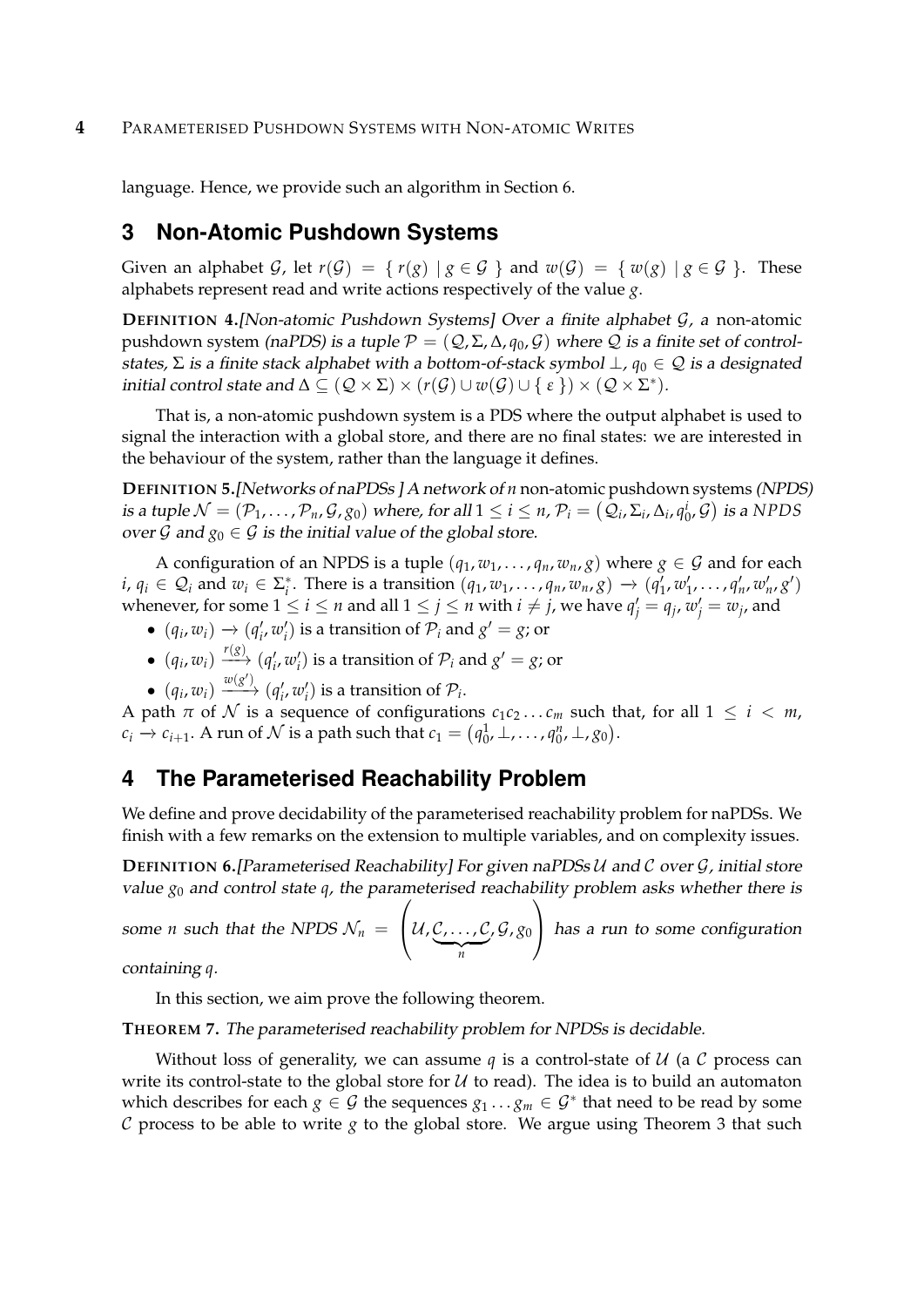*read languages* are regular (and construct regular automata using Lemma 18). Broadly this is because, between any two characters to be read, any number of characters may appear in the store and then be overwritten before the process reads the required character. We then combine the resulting languages with  $U$  to produce a context-free language that is empty iff the control-state *q* is reachable.

#### **4.1 Regular Read Languages**

Given a non-atomic pushdown system  $P$  we define for each  $g \in G$  the pushdown system  $\mathcal{P}_{w(g)}$  which is P augmented with a new unique control-state *f*, and a transition  $(q, a)$   $\hookrightarrow$  $(f, a)$  whenever P has a rule  $(q, a) \xrightarrow{w(g)} (q', w)$ . Furthermore, replace all  $(q, a) \xrightarrow{w(g')} (q', w)$ rules with  $(q, a) \stackrel{\#}{\hookrightarrow} (q', w)$  where  $\#\notin \mathcal{G}$ . These latter rules signify that the global store contents have been changed, and that a new value must be written before reading can continue. This implicitly assumes that  $C$  does not try to read the last value it has written. This can be justified since, whenever this occurs, because we are dealing with the parameterised version of the problem, we can simply add another copy of  $C$  to produce the required write.

We interpret  $f$  as the sole accepting control state of  $\mathcal{P}_{w(g)}$  and thus  $\mathcal{L}\bigl(\mathcal{P}_{w(g)}\bigr)$  is the language of reads (and writes) that must occur for *g* to be written. We then allow any number of (ignored) read and # events<sup>\*</sup> to occur, producing the read language  $\mathcal{L}_{w(g)}$  for *w*(*g*) defined as

$$
\mathcal{L}_{w(g)} = \left\{ R^* \gamma_1 R^* \dots R^* \gamma_z R^* \middle| \gamma_1 \dots \gamma_z \in \mathcal{L}(\mathcal{P}_{w(g)}) \right\}
$$

where  $R = \{ r(g') | g' \in G \} \cup \{ # \}.$ 

**LEMMA 8.** For all  $g \in \mathcal{G}$ ,  $\mathcal{L}_{w(g)}$  is regular and an NFA  $\mathcal{A}$  accepting  $\mathcal{L}_{w(g)}$ , of doublyexponential size, can be constructed in doubly-exponential time.

PROOF. Take any strong iterative pair  $(x, y, z, t, u)$  of  $\mathcal{L}_{w(g)}$ . To satisfy the preconditions of Theorem 3, we observe that  $xzu \in \mathcal{L}_{w(g)}$  since we have a strong iterative pair. Then, from the definition of  $\mathcal{L}_{w(g)}$  we know  $xR^*zR^*u\subseteq\mathcal{L}_{w(g)}$  and hence, for all *i*, *j*,  $xy^izt^ju\subseteq\mathcal{L}_{w(g)}$  as required. Thus  $\mathcal{L}_{w(g)}$  is regular. The construction of  $\mathcal A$  comes from Lemma 18.

#### **4.2 Simulating the System**

We build a PDS that recognises a non-empty language iff the parameterised reachability problem has a positive solution. The intuition behind the construction of  $P_{sys}$  is that, if a collection of  $C$  processes have been able to use the output of  $U$  to produce a write of some  $g$ to the global store, then we may reproduce that group of processes to allow as many writes *g* to occur as needed. Hence, once  $q_i \in \mathcal{F}_i$  has been reached,  $g_i$  can be written at any later time. The # character is used to prevent sequences such as  $r(g)w(g')r(g)$  occurring in read languages, where no process is able to provide the required write  $w(g)$  that must occur after  $w(g')$ .

<sup>∗</sup>Extra # events will not allow spurious runs, as they only add extra behaviours that may cause the system to become stuck. This is because # is never read by a process.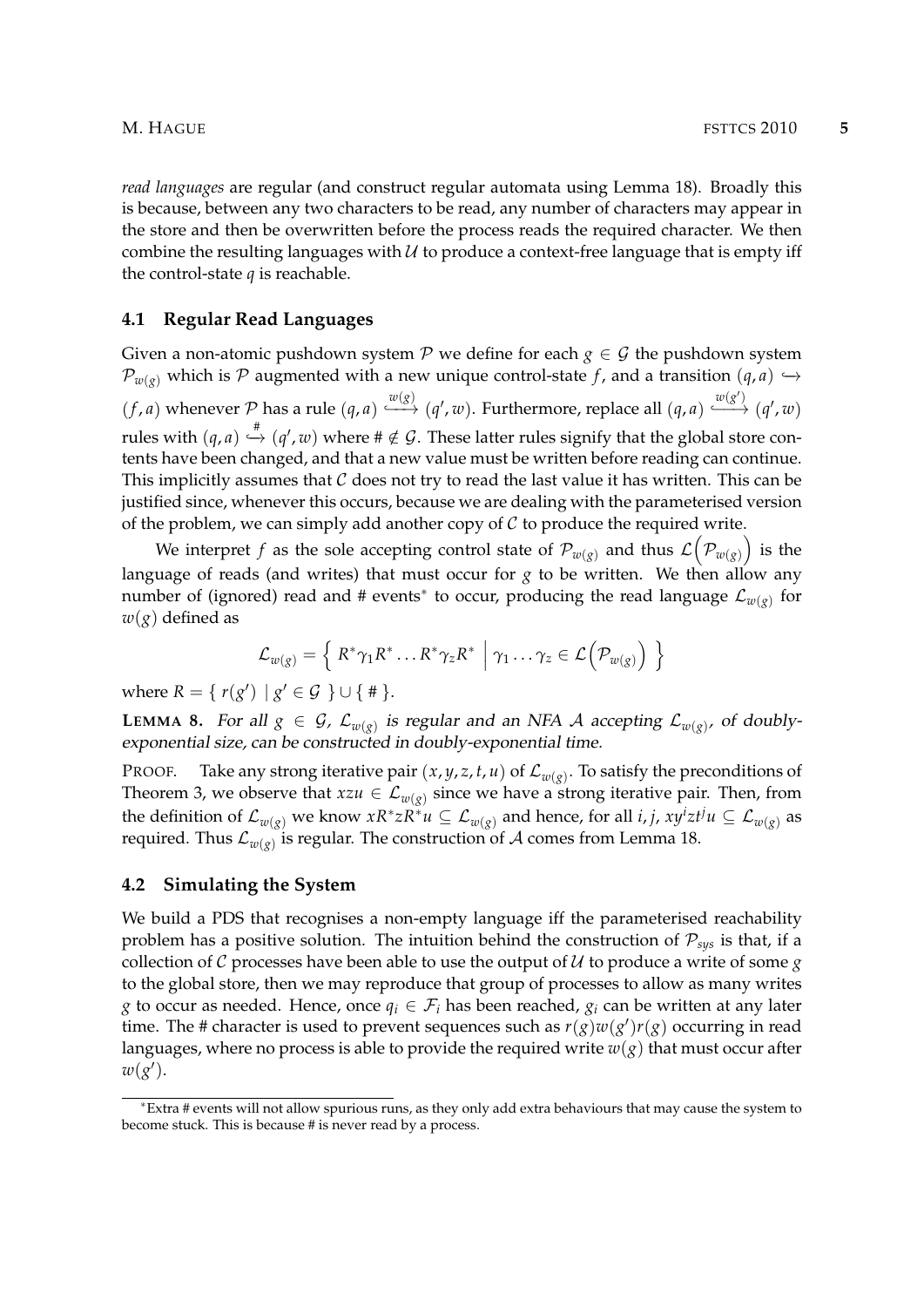**DEFINITION 9.**[ $\mathcal{P}_{sys}$ ] Given an naPDS  $\mathcal{U} = (Q_{\mathcal{U}}, \Sigma, \Delta_{\mathcal{U}}, q_0^{\mathcal{U}}, \mathcal{G})$  with initial store value  $g_0$ , a control-state  $f \in \mathcal{Q}_u$ , and, for each  $g \in \mathcal{G}$ , a regular automaton

$$
\mathcal{A}_{w(g)} = \left( \mathcal{Q}_{w(g)}, R, \Delta_{w(g)}, \mathcal{F}_{w(g)}, q_0^{w(g)} \right),
$$

we define the PDS  $\mathcal{P}_{sys} = (Q, \Sigma, \Delta, q_0, \mathcal{F})$  where, if  $\mathcal{G} = \{g_0, \ldots, g_m\}$ , then

- $\bullet$   $\mathcal{Q} = \mathcal{Q}_{\mathcal{U}} \times \mathcal{Q}_{w(g_0)} \times \cdots \times \mathcal{Q}_{w(g_m)} \times (\mathcal{G} \cup \Set{\#})$  ,
- $q_0 = \left( q_0^{\mathcal{U}}, q_0^{w(g_0)} \right)$  $\begin{bmatrix} w(g_0) & \cdots & g_0^{w(g_m)} \end{bmatrix}$  $\binom{w(g_m)}{0}$ ,  $g_0$ ),

 $\bullet$   $\mathcal{F} = \set{f} \times \mathcal{Q}_{w(g_0)} \times \cdots \times \mathcal{Q}_{w(g_m)} \times (\mathcal{G} \cup \set{\#})$ 

- and  $\Delta$  is the smallest set containing all  $(q, a) \hookrightarrow (q', w)$  where  $q = (q_{\mathcal{U}}, q_0, \ldots, q_m, g)$  and, •  $q' = (q'_{\mathcal{U}}, q_0, \ldots, q_m, g)$  and  $(q_{\mathcal{U}}, a) \hookrightarrow (q'_{\mathcal{U}}, w) \in \Delta_{\mathcal{U}}$ , or
	- $q' = (q'_{\mathcal{U}}, q_0, \ldots, q_m, g)$  and  $(q_{\mathcal{U}}, a) \stackrel{r(g)}{\longrightarrow} (q'_{\mathcal{U}}, w) \in \Delta_{\mathcal{U}}$ , or
	- $q' = (q'_{\mathcal{U}}, q_0, \ldots, q_m, g')$  and  $(q_{\mathcal{U}}, a) \xrightarrow{w(g')} (q'_{\mathcal{U}}, w) \in \Delta_{\mathcal{U}}$ , or
	- $q' = (q_{\mathcal{U}}, q_0, \ldots, q_i', \ldots, q_m, g)$  and  $q_i \xrightarrow{r(g)} q_i' \in \Delta_i$ ,  $q_i \notin \mathcal{F}_i$  and  $w = a$ , or
	- $q' = (q_u, q_0, \ldots, q'_i, \ldots, q_m, \#)$  and  $q_i \stackrel{\#}{\rightarrow} q'_i \in \Delta_i$ ,  $q_i \notin \mathcal{F}_i$  and  $w = a$ , or
	- $q' = (q_{\mathcal{U}}, q_0, \ldots, q_m, g_i)$ ,  $q_i \in \mathcal{F}_i$  and  $w = a$ .

**LEMMA 10.** The PDS  $P_{sys}$  has a run to some control-state in  $F$  iff the parameterised reachability problem for  $U$ ,  $C$ ,  $G$ ,  $g_0$  and  $q$  has a positive solution.

The full proof of correctness is given in the appendix. To construct a run reaching *q* from an accepting run of  $P_{\text{sus}}$  we first observe that U is modelled directly. We then add a copy of  $C$  for every individual write to the global component of  $P_{sys}$ . These slaves are able to read from/write to the global component finally enabling them to perform their designated write. This is because (a part of) the changes to the global store is in the read language of the required write.

In the other direction, we build an accepting run of  $P_{\text{sys}}$  from a run of the parameterised system reaching  $q$ . To this end, we observe again that we can simulate  $U$  directly. To simulate the slaves, we take, for every character  $g \in \mathcal{G}$  written to the store, the copy of C responsible for its first write. From this we get runs of the  $\mathcal{A}_{w(g)}$  that can be interleaved with the simulation of  $U$  and each other to create the required accepting run, where additional writes of each *g* are possible by virtue of  $\mathcal{A}_{w(g)}$  having reached an accepting state (hence we require no further simulation for these writes).

**Example** Let U perform the actions  $r(1)r(2)w(ok)r(f)$  and C run either  $w(1)r(ok)w(go)$  or  $w(2)r(go)w(f)$ . Let  $\mathcal{L}_1,\ldots,\mathcal{L}_4$  denote the following read languages.

$$
\mathcal{L}_{w(1)} = \mathcal{L}_{w(2)} = R^* \quad \mathcal{L}_{w(go)} = R^* \# R^* r(ok) R^* \quad \mathcal{L}_{w(f)} = R^* \# R^* r(go) R^*
$$

Take two slaves  $C_1$  and  $C_2$  and the run (the subscript denotes the active process):

$$
w(1)_{C_1}r(1)_{\mathcal{U}}w(2)_{C_2}r(2)_{\mathcal{U}}w(ok)_{\mathcal{U}}r(ok)_{C_1}w(go)_{C_1}r(go)_{C_2}w(f)_{C_2}r(f)_{\mathcal{U}}
$$
.

This can be simulated by the following actions on the global component of  $P_{sys}$ :

$$
w(\#)_{\mathcal{L}_3}w(1)_{\mathcal{L}_1}r(1)_{\mathcal{U}}w(\#)_{\mathcal{L}_4}w(2)_{\mathcal{L}_2}r(2)_{\mathcal{U}}w(ok)_{\mathcal{U}}r(ok)_{\mathcal{L}_3}w(go)_{\mathcal{L}_3}r(go)_{\mathcal{L}_4}w(f)_{\mathcal{L}_4}r(f)_{\mathcal{U}}.
$$

Note, we have scheduled the *w*(#) actions immediately before the write they correspond to.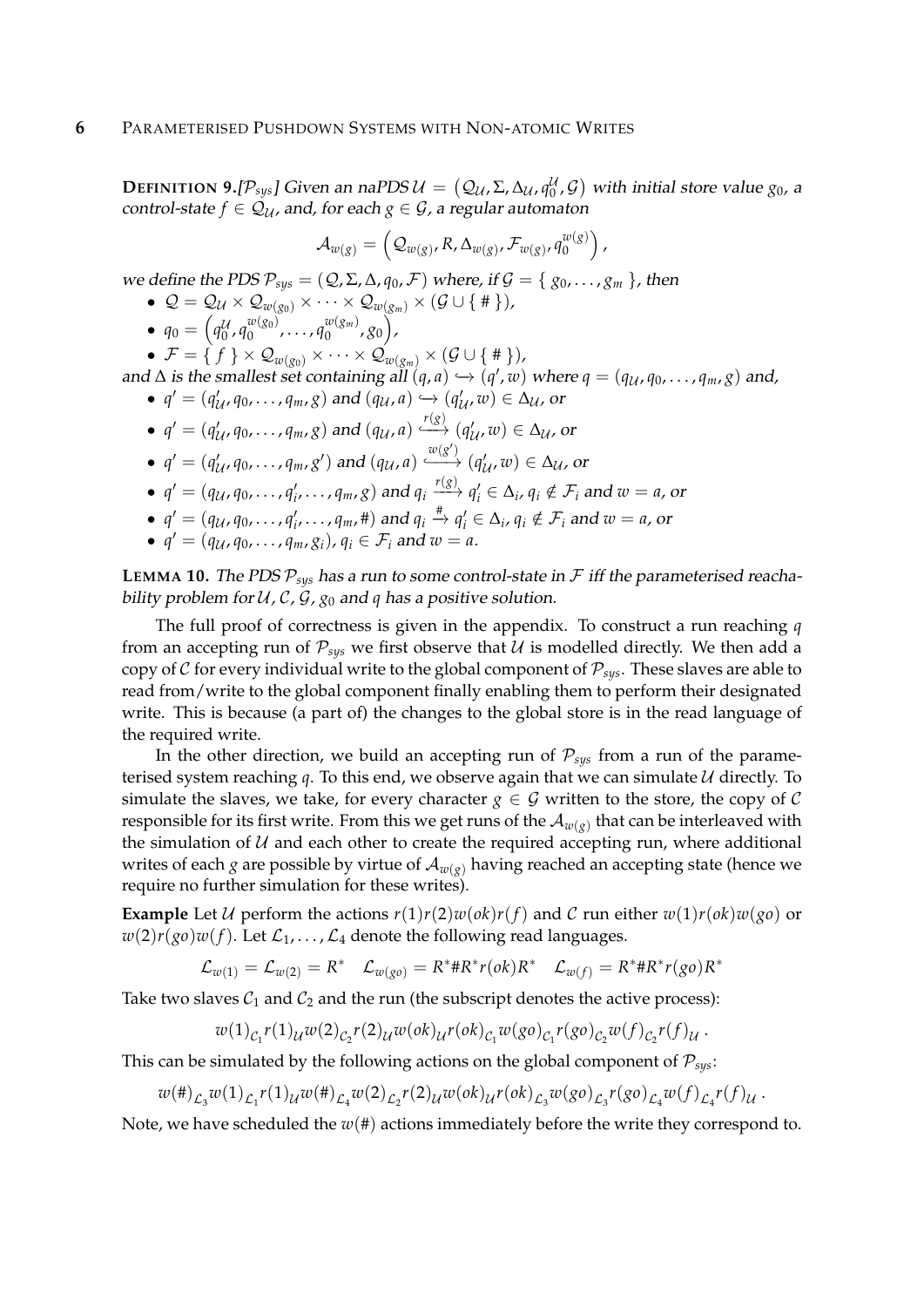#### **4.3 Complexity and Multiple Stores**

We obtain for each  $g\in\mathcal{G}$  an automaton  $\mathcal{A}_{w(g)}$  of size  $\mathcal{O}\big(2^{2^{f(n)}}\big)$  in  $\mathcal{O}\big(2^{2^{f(n)}}\big)$  time for some polynomial *f* (using Lemma 18) where *n* is the size of the problem description. The pushdown system  $\mathcal{P}_{sys}$ , then, has  $\mathcal{O}\left(2^{2^{f'(n)}}\right)$  many control states for a polynomial  $f'$ . It is well known that reachability/emptiness for PDSs is polynomial in the size of the system (e.g. Bouajjani *et al*. [7]), and hence the entire algorithm takes doubly-exponential time. For the lower bound, one can reduce from SAT to obtain an NP-hardness result (as shown in the appendix). Further work is needed to pinpoint the complexity precisely.

The algorithm presented above only applies to a single shared variable. A more natural model has multiple shared variables. We may allow *k* variables with the addition of *k* global components  $\mathcal{G}_1,\ldots,\mathcal{G}_k.$  The main change required is the use of symbols  $\#_1,\ldots,\#_k$  rather than simply # and to build  $P_{sys}$  to be sensitive to which store is being written to (or erased with some  $\#_i$ ). This does not increase the complexity since  $n = |\mathcal{G}_1| + \cdots + |\mathcal{G}_k|$  in the above analysis and the cost of the *k*-product of variables does not exceed the cost of the product of the  $\mathcal{A}_{w(g)}$ . We give the full details in the appendix. Note that, using the global stores, we can easily encode a PSPACE Turing machine using  $\mathcal{U}$ , without stack, and an empty  $\mathcal{C}$ . Hence the problem for multiple variables is at least PSPACE-hard.

### **5 Non-parameterized Reachability**

We consider the reachability problem when the number of processes *n* is fixed. In the case when  $1 \le n \le 2$ , undecidability is clear: even with non-atomic read/writes, the two processes can organise themselves to overcome non-atomicity. When *n* > 2, it becomes harder to co-ordinate the copies of  $C$ . A simple trick recovers undecidability. More formally, then:

**DEFINITION 11.**[Non-parameterized Reachability] For given *n* and *naPDSs* U and C over  $G$ , initial store value  $g_0$  and control state  $q$ , the non-parameterised reachability problem asks

whether the NPDS  $\mathcal{N}_n =$  $\sqrt{ }$  $\left\{\mathcal{U}, \mathcal{C}, \ldots, \mathcal{C}\right\}$  $\overline{n}$ , G, *g*<sup>0</sup>  $\setminus$ has a run to some configuration containing *<sup>q</sup>*.

**THEOREM 12.** The non-parameterized reachability problem is undecidable when  $n \geq 1$ . When  $n > 1$ , the result holds even when  $U$  is null.

PROOF. We reduce from the undecidability of the emptiness of the intersection of two context-free languages. First fix some  $n \geq 2$  and two pushdown systems  $P_1$ ,  $P_2$  accepting the two languages  $\mathcal{L}_1$  and  $\mathcal{L}_2$ .

We define C to be the disjunction of  $C_1, \ldots, C_n$ . That is, C makes a non-deterministic choice of which  $\mathcal{C}_i$  to run ( $1 \leq i \leq n$ ). Let  $1, \ldots, n$ ,  $f$ , ! be characters not in the alphabet of  $\mathcal{L}_1$ and  $\mathcal{L}_2$ . The process  $\mathcal{C}_1$  will execute, for each  $\gamma_1 \dots \gamma_z \in \mathcal{L}_1$ , a sequence

$$
w(1)r(n)w(\gamma_1)r(!)w(\gamma_2)r(!) \ldots w(\gamma_z)r(!)w(f).
$$

It is straightforward to build  $C_1$  from  $P_1$ . Similarly, the process  $C_2$  will execute, for each  $a_1 \ldots a_m \in \mathcal{L}_2$ , a sequence

$$
r(1)w(2)r(\gamma_1)w(!)r(\gamma_2)w(!) \ldots r(\gamma_z)w(!)r(f)
$$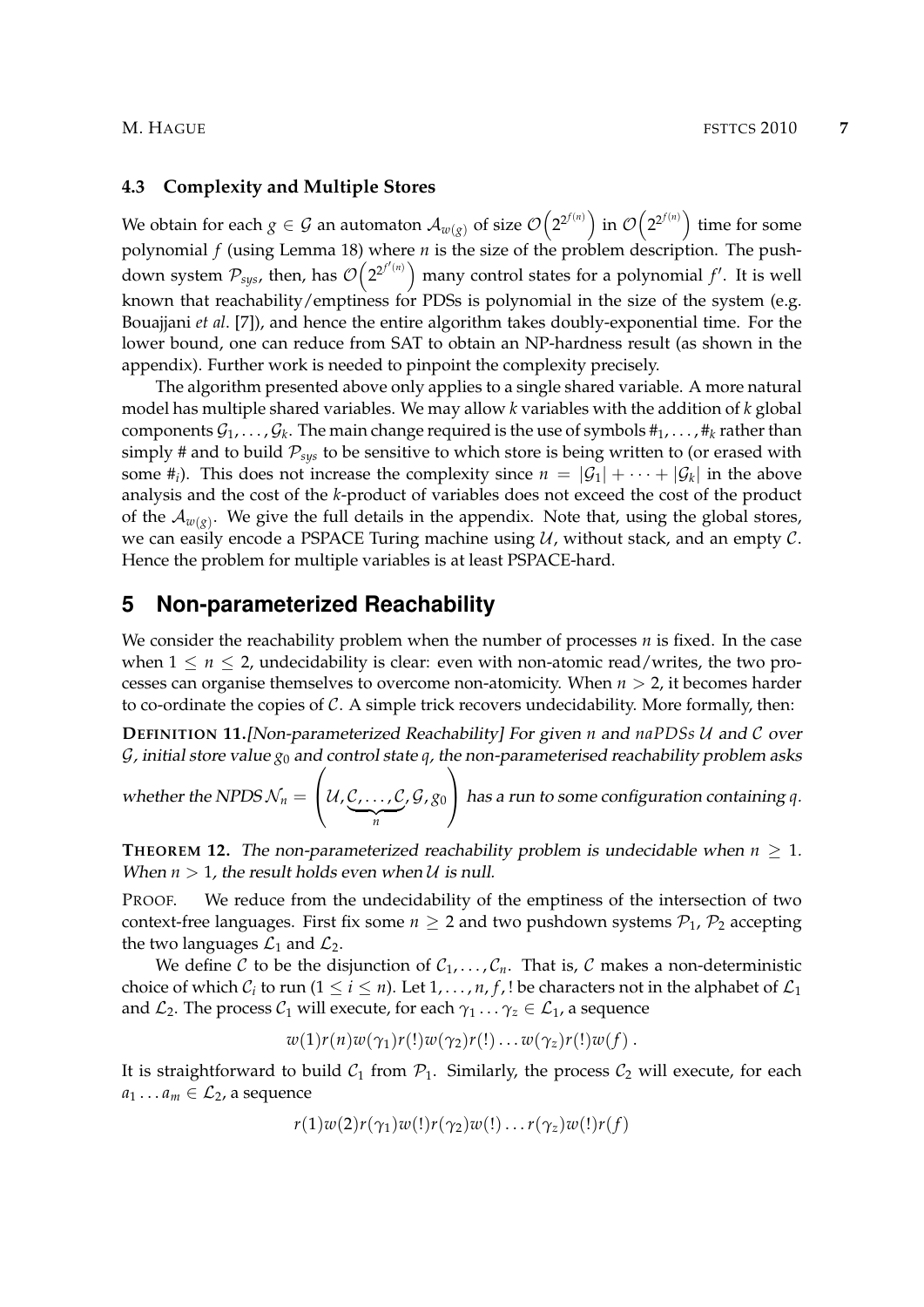and move to a fresh control-state  $q_f$ . It is straightforward to build  $\mathcal{C}_2$  from  $\mathcal{P}_2.$  The remaining processes for  $3 \le i \le n$  simply perform the sequence  $r(i-1)w(i)$ .

The control-state  $q_f$  can be reached iff the intersection of  $\mathcal{L}_1$  and  $\mathcal{L}_2$  is non-empty. To see this, first consider a word witnessing the non-emptiness of the intersection. There is immediately a run of  $\mathcal{N}_n$  reaching  $q_f$  where each *i*th  $\mathcal C$  process behaves as  $\mathcal{C}_i$ .

In the other direction, take a run of  $\mathcal{N}_n$  reaching  $q_f.$  First, observe that for each  $1\leq i\leq n$ there must be some copy of C running C*<sup>i</sup>* . This is because, otherwise, there is some *i* not written to the global store, and hence all  $i' \geq i$ , including *n*, are not written. Then  $\mathcal{C}_1$  can never write  $f$  and  $\mathcal{C}_2$  can never move to  $q_f$ . Finally, take the sequence  $a_1 \dots a_m$  written by  $\mathcal{C}_1$ (and read by  $C_2$ ). This word witnesses non-emptiness as required.

In the case when  $n = 1$ , we simply have U run  $C_1$  and C run  $C_2$ .

# **6 Making Ehrenfeucht and Rozenberg Constructive**

We show how to make Theorem 3 constructive. To prove regularity, Ehrenfeucht and Rozenberg assign to each word a set of types  $\theta(w)$ , and prove that, if  $\theta(w) = \theta(w')$ , then  $w \sim w'$  in the sense of Myhill and Nerode [17]. We first show how to decide  $\theta(w) = \theta(w')$ , and then show how to build the automaton. For the sake of brevity, we will assume familiarity with context-free grammars (CFGs) and their related concepts [17].

For our purposes, we consider a context-free grammar (in Chomsky normal form) *G* to be a collection of rules of the form  $A \rightarrow BC$  or  $A \rightarrow a$ , where  $A, B$  and  $C$  are *non-terminals* and *a* is a *terminal* in Γ. There is also a designated *start* non-terminal *S*. A word *w* is in L(*G*) if there is a *derivation-tree* with root labelled by *S* such that an internal node labelled by *A* has left- and right-children labelled by *B* and *C* when we have  $A \rightarrow BC$  in the grammar and a leaf node is labelled by *a* when it has parent labelled by *A* (with one child) and  $A \rightarrow a$  is in the grammar. Furthermore *w* is the *yield* of the tree; that is, *w* labels the leaves. Note, all nodes must be labelled according to the scheme just described. One can also consider the derivation of *w* in terms of *rewrites* from *S*, where the parent-child relationship in the tree gives the requires rewriting steps.

#### **6.1 Preliminaries**

We first recall some relevant definitions from Ehrenfeucht and Rozenberg. We write  $#_a(w)$ to mean the number of occurrences of the character *a* in the word *w*.

**DEFINITION 13.**[Type of a Word] Let Γ be an alphabet and let *x*, *w* ∈ Γ ∗ , We say that *w* is of type *x*, or that *x* is a type of *w* (denoted  $\tau(x, w)$ ) if

- 1. for every  $a \in \Gamma$ ,  $\#_a(x) \leq 1$ , and
- 2. there exists a homomorphism *h* such that
	- (a) for every  $a \in \Gamma$ ,  $h(a) \in a \cup a\Gamma^*a$ , and
		- (b)  $h(x) = w$ .

If *x* satisfies the above, we also say that *x* is a type in  $\Gamma^*$ .

Given a CFG *G* in Chomsky normal form, we assume a derivation tree *T* of *G* is a labelled tree where all internal nodes are labelled with the non-terminal represented by the node, and all leaf nodes are labelled by their corresponding characters in Γ. Given a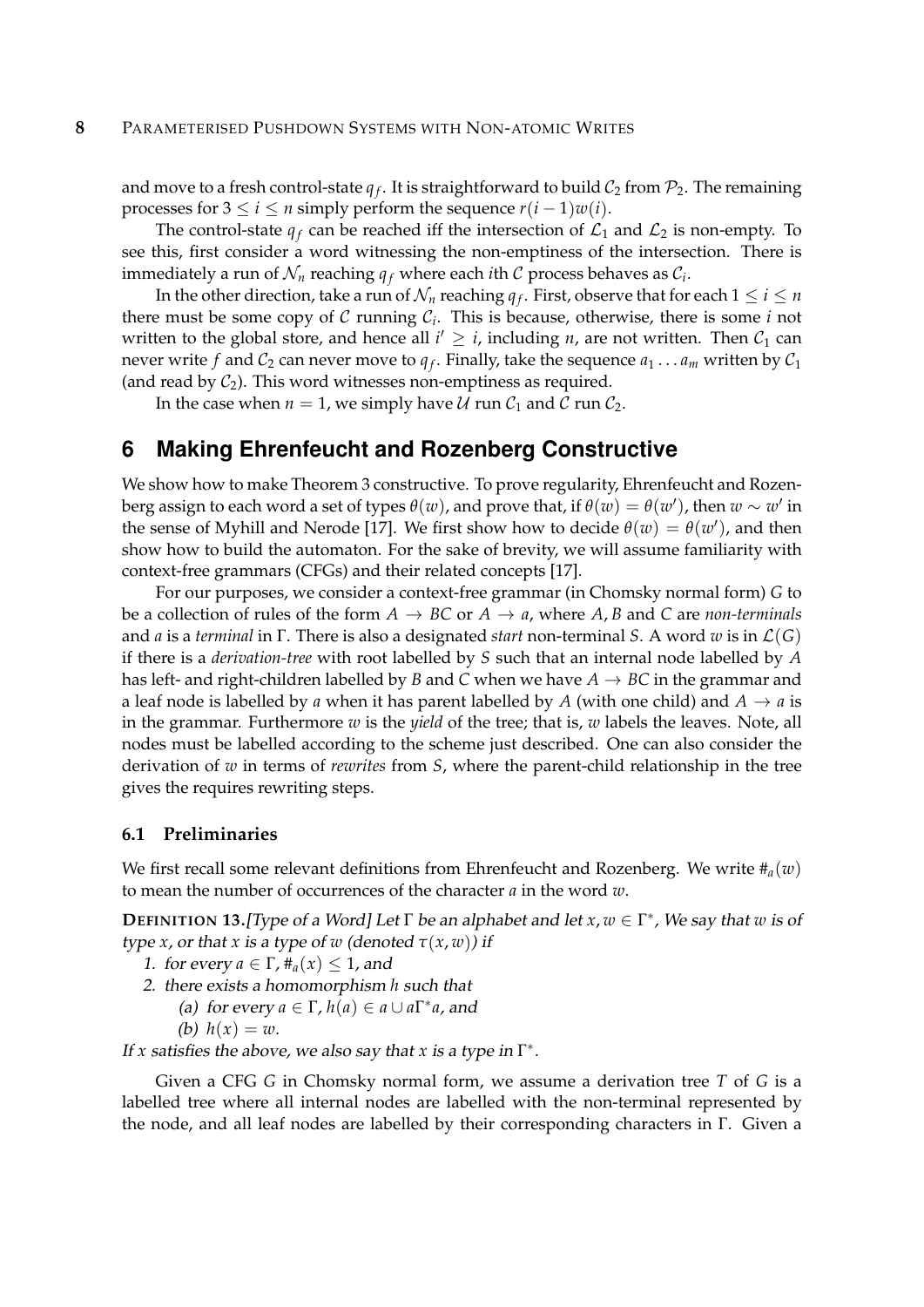derivation tree *T*, Ehrenfeucht and Rozenberg define a marked tree  $\overline{T}$  with an expanded set of non-terminals and terminals. Simultaneously, we will define the spine of a marked tree. Intuitively, we take a path in the tree and mark it with the productions of *G* that have been used and the directions taken.

Given an alphabet of terminals and non-terminals  $\Sigma$  and a derivation tree *T*, let  $\overline{\Sigma}$  =  $\{(A, B, C, k) \mid k \in \{1, 2\} \land A \rightarrow BC \in G\} \cup \{(A, a) \mid A \rightarrow a \in G\}$ . This is the marking alphabet of *G*.

**DEFINITION 14.**[Spine of a Derivation Tree] Let *T* be a derivation tree in *G* and let  $\rho$  =  $v_0 \ldots v_s$  be a path in T where  $s \geq 1$ ,  $v_0$  is the root of T,  $v_s$  is a leaf of T and  $\ell(v_0), \ldots, \ell(v_s)$ are the labels corresponding to nodes of *ρ*. Now for each node *v<sup>j</sup>* , 0 ≤ *j* ≤ *s*, change its label to  $\overline{\ell}(v_j)$  as follows:

- 1. if  $A \rightarrow BC$  is the production used to rewrite the node *j* (hence  $\ell(v_j) = A$ ) and  $v_j$  has a direct descendant to the left of  $\rho$ , then  $\ell(v_j)$  is changed to  $\overline{\ell}(v_j) = (A, B, C, 1)$ ,
- 2. if  $A \rightarrow BC$  is the production used to rewrite the node *j* and  $v_j$  has a direct descendant *to the right of*  $\rho$ *, then*  $\ell(v_j)$  *is changed to*  $\overline{\ell}(v_j) = (A, B, C, 2)$ *,*
- 3. if  $A \to a$  is the production used to rewrite the node *j* then  $\ell(v_j)$  is changed to  $\overline{\ell}(v_j) =$  $(A, a)$ ,

$$
4. \ \overline{\ell}(v_s) = \ell(v_s).
$$

The resulting tree is called the marked  $\rho$ -version of *T* and denoted by  $\overline{T}(\rho)$ . The word  $\overline{\ell}(v_0) \ldots \overline{\ell}(v_s)$  is referred to as the spine of  $\overline{T}(\rho)$  and denoted by  $Spine(\overline{T}(\rho))$ .

We write  $\delta(w, z)$  whenever there exists some *u* such that the word *wu* has a derivation tree  $T$  in  $G$  with a path  $\rho$  ending on the last character of  $w$  and with  $Spine(\overline{T}(\rho))=$  z. Then, we have  $\theta(w) = \{ x \mid \delta(w, z) \wedge \tau(x, z) \}$ . Intuitively, this is the *spine-type* of *w*.

Finally, Ehrenfeucht and Rozenberg show that, whenever all strong iterative pairs of *G* are very degenerate, then  $\theta(w) = \theta(w')$  implies  $w \sim w'$ . Since there are a finite number of types *x*, we have regularity by Myhill and Nerode.

#### **6.2 Building the Automaton**

We show how to make the above result constructive. The first step is to decide  $\theta(w) = \theta(w')$ for given *w* and *w* 0 . To do this, from *G* and some type *x*, we build *G<sup>x</sup>* which generates all *w* such that  $\delta(w, z)$  holds for some *z* of type *x*. Thus  $x \in \theta(w)$  iff  $w \in \mathcal{L}(G_x)$ .

First note that there is a simple (polynomial) regular automaton  $A_x$  recognising, for  $x = a_1 \dots a_s$  the language

$$
(a_1 \cup a_1 \overline{\Sigma}^* a_1) \dots (a_s \cup a_s \overline{\Sigma}^* a_s)
$$

and  $z \in \mathcal{L}(\mathcal{A}_x)$  iff *z* is of type *x*. The idea is to build this automaton into the productions of *G* to obtain  $G_x$  such that all characters to the left (inclusive) of the path chosen by  $A_x$  are kept, while all those to the right are erased.

**DEFINITION 15.**[ $G_x$ ] For a given word type *x* and CFG *G*, the grammar  $G_x$  has the following production rules:

- all productions in *G*,
- $\bullet$   $A_q \to B_{q'}C_{\varepsilon}$  for each  $A \to BC \in G$  and  $q \xrightarrow{(A,B,C,1)} q'$  in  $\mathcal{A}_x$ ,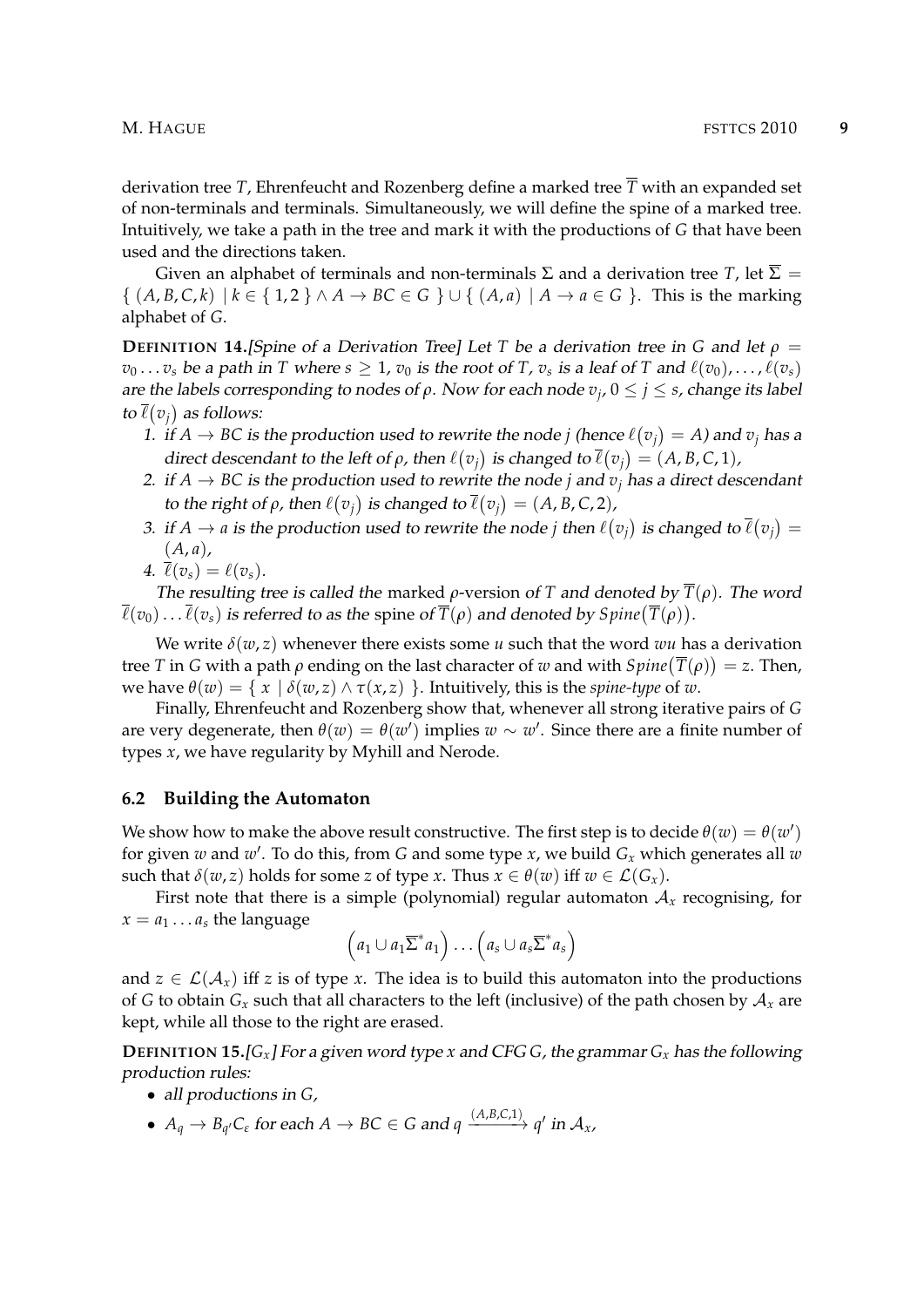- $\bullet$   $A_q \to BC_{q'}$  for each  $A \to BC \in G$  and  $q \xrightarrow{(A,B,C,2)} q'$  in  $\mathcal{A}_x$ ,
- $A_q \rightarrow a$  for each  $A \rightarrow a \in G$  and  $q \xrightarrow{(A,a)} q'$  in  $\mathcal{A}_x$  where  $q'$  is a final state,
- $A_{\varepsilon} \to B_{\varepsilon} C_{\varepsilon}$  for each  $A \to BC \in G$ ,
- $A_{\varepsilon} \to \varepsilon$  for each  $A \to a \in G$ .

The initial non-terminal is  $S_{q_0}$  where *S* is the initial non-terminal of *G* and  $q_0$  is the initial state of A*x*.

The correctness of  $G_x$  is straightforward and hence relegated to the appendix.

**LEMMA 16.** For all *w*, we have  $w \in \mathcal{L}(G_x)$  iff  $x \in \theta(w)$ .

**LEMMA 17.**[Deciding  $\theta(w) = \theta(w')$ ] For given *w* and *w*', we can decide  $\theta(w) = \theta(w')$  in  $\mathcal{O}\big(2^{f(n)}\big)$  time for some polynomial  $f$  where *n* is the size of *G*.

**PROOF.** For a given alphabet  $\overline{\Sigma}$ , there are  $\sum_{r=1}^{m} r!$  types where  $m = |\overline{\Sigma}|$ . Since *m* is polynomial in *n,* there are  $\mathcal{O}\big(2^{f(n)}\big)$  word types. Hence, we simply check  $w~\in~\mathcal{L}(G_x)$  and  $w' \in \mathcal{L}(G_x)$  for each type *x*. This is polynomial for each *x*, giving  $\mathcal{O}\big(2^{f(n)}\big)$  in total.

From this, we can construct, following Myhill and Nerode, the required automaton, using a kind of fixed point construction beginning with an automaton containing the state *q<sup>ε</sup>* from which the equivalence class associated to the empty word will be accepted.

**LEMMA 18.** For a CFG *G* such that all strong iterative pairs are very degenerate, we can build an NFA  ${\cal A}$  of  ${\cal O}\bigl(2^{2^{f(n)}}\bigr)$  size in the same amount of time, where  $n$  is the size of  $G.$ 

PROOF. Let *G* be a CFG such that all strong iterative pairs are degenerate. We build an NFA A such that  $\mathcal{L}(G) = \mathcal{L}(\mathcal{A})$  by the following worklist algorithm.

- 1. Let the worklist contain only *ε* (the empty word) and A have the initial state *q<sup>ε</sup>* .
- 2. Take a word *w* from the worklist.
- 3. If  $w \in \mathcal{L}(G)$ , make  $q_w$  a final state.
- 4. For each  $a \in \Gamma$ 
	- (a) if there is no state  $q_{w'}$  such that  $\theta(wa) = \theta(w')$ , add  $q_{wa}$  to A and add *wa* to the worklist,
	- (b) take  $q_{w'}$  in A such that  $\theta(wa) = \theta(w')$ ,
	- (c) add the transition  $q_w \stackrel{a}{\rightarrow} q_{w'}$  to A.
- 5. If the worklist is not empty, go to point 2, else, return A.

Since this follows the Myhill-Nerode construction, using  $\theta(w) = \theta(w')$  as a proxy for *w* ∼ *w'*, we have that the algorithm terminates and is correct. Hence, with the observation that there are  $\mathcal{O}\big(2^{2^{f(n)}}\big)$  different values of the sets  $\theta(w)$ , we have the lemma.

# **7 Conclusions and Future Work**

In this work, we have studied the parameterised master/slave reachability problem for pushdown systems with a global store. This provides an extension of work by Kahlon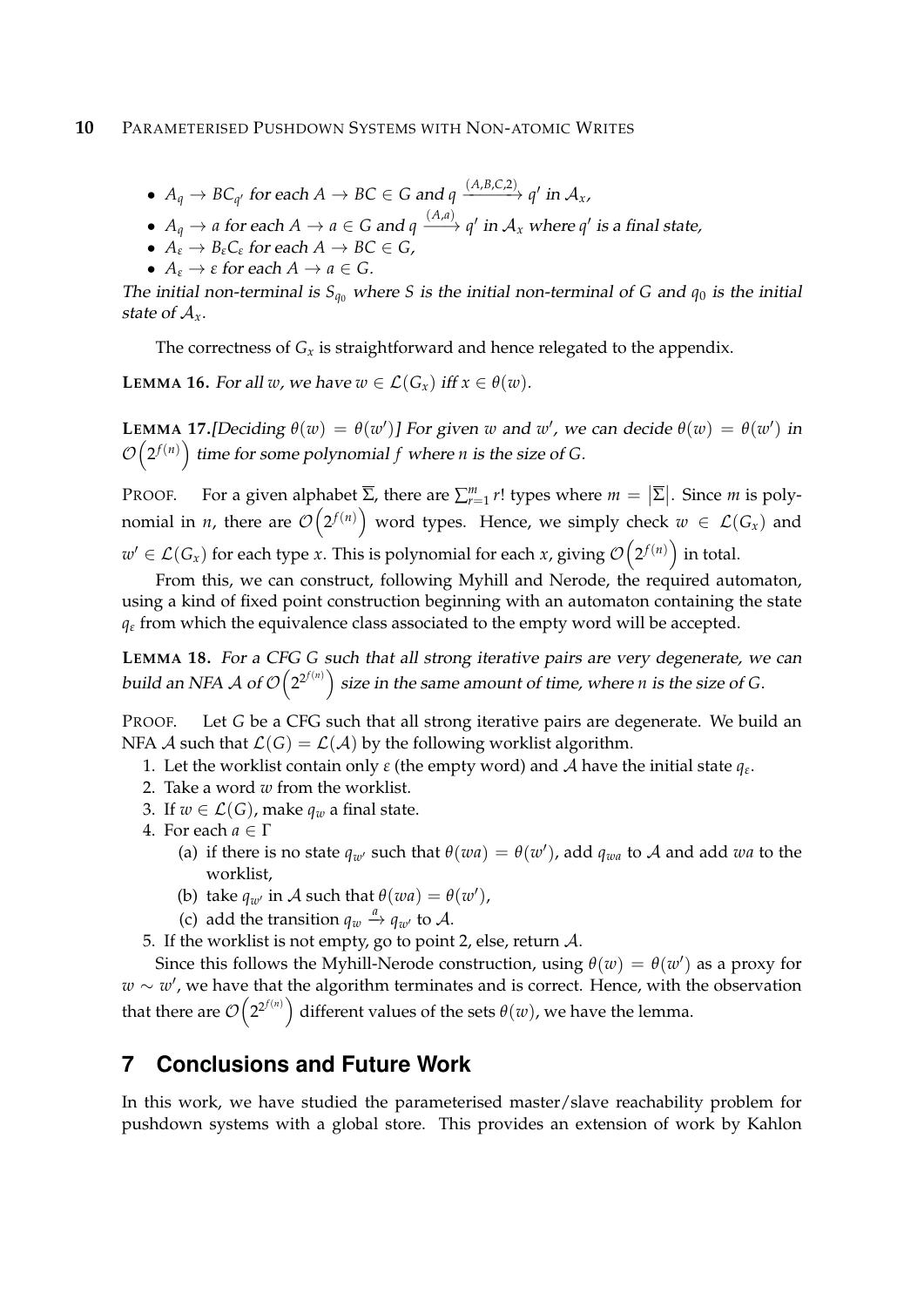which did not allow a master process, and communication was via anonymous synchronisation; however, this is obtained at the expense of atomic accesses to global variables. Our algorithm introduces new techniques to pushdown system analysis.

An initial inspiration for this work was the study of weak-memory models, which do not guarantee that — in a multi-threaded environment — memory accesses are *sequentially consistent*. In general, if atomic read/writes are permitted, the verification problem is harder (for example, Atig *et al*. relate the finite-state case to lossy channel machines [3]); hence, we removed atomicity as a natural first step. It is not clear how to extend our algorithm to accommodate weak-memory models and it remains an interesting avenue of future work.

Another concern is the complexity gap between the upper and lower bounds. We conjecture that the upper bound can be improved, although we may require a new approach, since the complexity comes from the construction of regular read languages. A related question is whether we can improve the size of the automata  $\mathcal{A}_{w(g)}$ . Since a PDS can recognise the language {  $a^{2^n}$  }, we have a read language requiring an exponential number of *a* characters; hence, the  $\mathcal{A}_{w(s)}$  must be at least exponential in the worst case. It is worth noting that Meyer and Fischer give a language whose *deterministic* regular automaton is doubly-exponential in the size of the corresponding deterministic PDS [22]. However, in the appendix, we provide an example showing that this language is not very degenerate. If the PDS is not deterministic, Meyer and Fischer prove there is no bound, in general, on the relationship in sizes.

Acknowledgments Nous remercions Jade Alglave pour plusieurs discussions qui ont amorcées ce travail. This work was funded by EPSRC grant EP/F036361/1.

### **References**

- [1] K. Apt and D. Kozen. Limits for automatic verification of finite-state concurrent systems. *Information Processing Letters (IPL)*, 1986.
- [2] M. F. Atig, B. Bollig, and P. Habermehl. Emptiness of multi-pushdown automata is 2etime-complete. In *Developments in Language Theory*, pages 121–133, 2008.
- [3] M. F. Atig, A. Bouajjani, S. Burckhardt, and M. Musuvathi. On the verification problem for weak memory models. In *POPL*, pages 7–18, 2010.
- [4] M. F. Atig, A. Bouajjani, and T. Touili. On the reachability analysis of acyclic networks of pushdown systems. In *CONCUR*, pages 356–371, 2008.
- [5] T. Ball and S. K. Rajamani. Bebop: A symbolic model checker for boolean programs. In *Proceedings of the 7th International SPIN Workshop on SPIN Model Checking and Software Verification*, pages 113–130, London, UK, 2000. Springer-Verlag.
- [6] T. Ball and S. K. Rajamani. The SLAM project: Debugging system software via static analysis. In *Conference Record of POPL'02: The 29th ACM SIGPLAN-SIGACT Symposium on Principles of Programming Languages*, pages 1–3, Portland, Oregon, January 16–18, 2002.
- [7] A. Bouajjani, J. Esparza, and O. Maler. Reachability analysis of pushdown automata: Application to model-checking. In *International Conference on Concurrency Theory*, pages 135–150, 1997.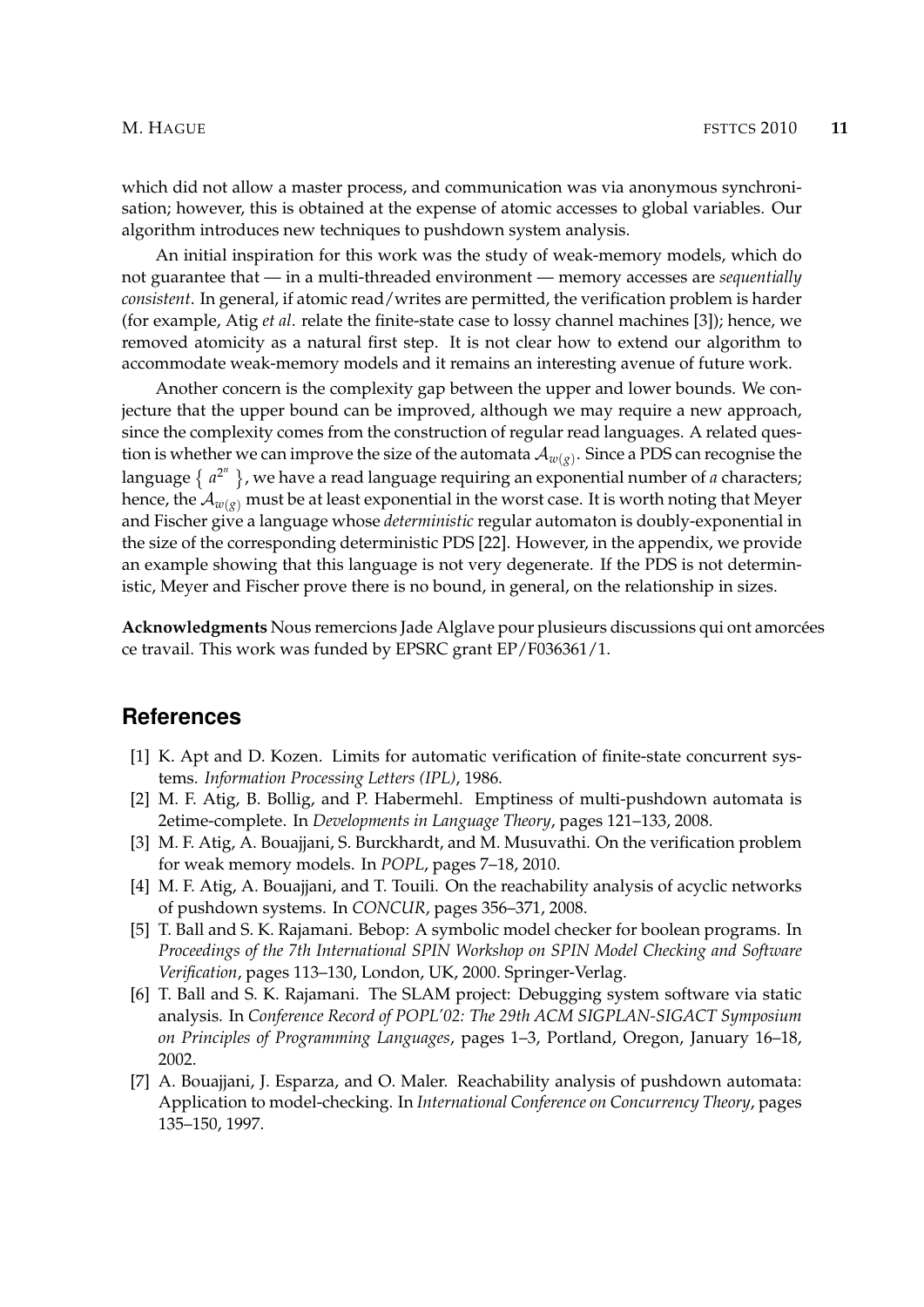#### **12** PARAMETERISED PUSHDOWN SYSTEMS WITH NON-ATOMIC WRITES

- [8] A. Bouajjani, J. Esparza, S. Schwoon, and J. Strejcek. Reachability analysis of multithreaded software with asynchronous communication. In *FSTTCS*, pages 348–359, 2005.
- [9] A. Bouajjani, J. Esparza, and T. Touili. A generic approach to the static analysis of concurrent programs with procedures. *SIGPLAN Not.*, 38(1):62–73, 2003.
- [10] A. Bouajjani, M. Müller-Olm, and T. Touili. Regular symbolic analysis of dynamic networks of pushdown systems. *CONCUR 2005 - Concurrency Theory*, pages 473–487, 2005.
- [11] A. Ehrenfeucht and G. Rozenberg. Strong iterative pairs and the regularity of contextfree languages. *ITA*, 19(1):43–56, 1985.
- [12] J. Esparza, A. Kučera, and S. Schwoon. Model-checking LTL with regular valuations for pushdown systems. In *Proc. of TACS 2001*, number 2215 in Lecture Notes in Computer Science, pages 306–339, 2001.
- [13] P. Ganty, R. Majumdar, and B. Monmege. Bounded underapproximations. In *CAV*, pages 600–614, 2010.
- [14] S. German and A. P. Sistla. Reasoning about systems with many processes. *Journal of the ACM*, 39:675–735, 1992.
- [15] M. Hague and A. W. Lin. Model checking recursive programs with numeric data types. In *Computer Aided Verification*, 2011. To appear.
- [16] A. Heußner, J. Leroux, A. Muscholl, and G. Sutre. Reachability analysis of communicating pushdown systems. In *Proc. 13th Int. Conf. Foundations of Software Science and Computation Structures (FOSSACS'10), Paphos, Cyprus, Mar. 2010*, volume 6014 of *Lecture Notes in Computer Science*, pages 267–281. Springer, 2010.
- [17] J. E. Hopcroft and J. D. Ullman. *Introduction to Automata Theory, Languages and Computation*. Addison-Wesley, 1979.
- [18] N. D. Jones and S. S. Muchnick. Even simple programs are hard to analyze. *J. ACM*, 24:338–350, April 1977.
- [19] V. Kahlon. Parameterization as abstraction: A tractable approach to the dataflow analysis of concurrent programs. In *LICS*, pages 181–192, 2008.
- [20] V. Kahlon, F. Ivancic, and A. Gupta. Reasoning about threads communicating via locks. In *CAV*, pages 505–518, 2005.
- [21] R. Mayr. *Decidability and Complexity of Model Checking Problems for Infinite-State Systems*. PhD thesis, TU-München, 1998.
- [22] A. R. Meyer and M. J. Fischer. Economy of description by automata, grammars, and formal systems. In *IEEE Symposium on Foundations of Computer Science*, pages 188–191, 1971.
- [23] S. Qadeer. The case for context-bounded verification of concurrent programs. In *Proceedings of the 15th international workshop on Model Checking Software*, SPIN '08, pages 3–6, Berlin, Heidelberg, 2008. Springer-Verlag.
- [24] G. Ramalingam. Context-sensitive synchronization-sensitive analysis is undecidable. *Transactions on Programming Languages and Systems (TOPLAS)*, 2000.
- [25] T. Reps, S. Schwoon, S. Jha, and D. Melski. Weighted pushdown systems and their application to interprocedural dataflow analysis. *Sci. Comput. Program.*, 58(1-2):206– 263, 2005.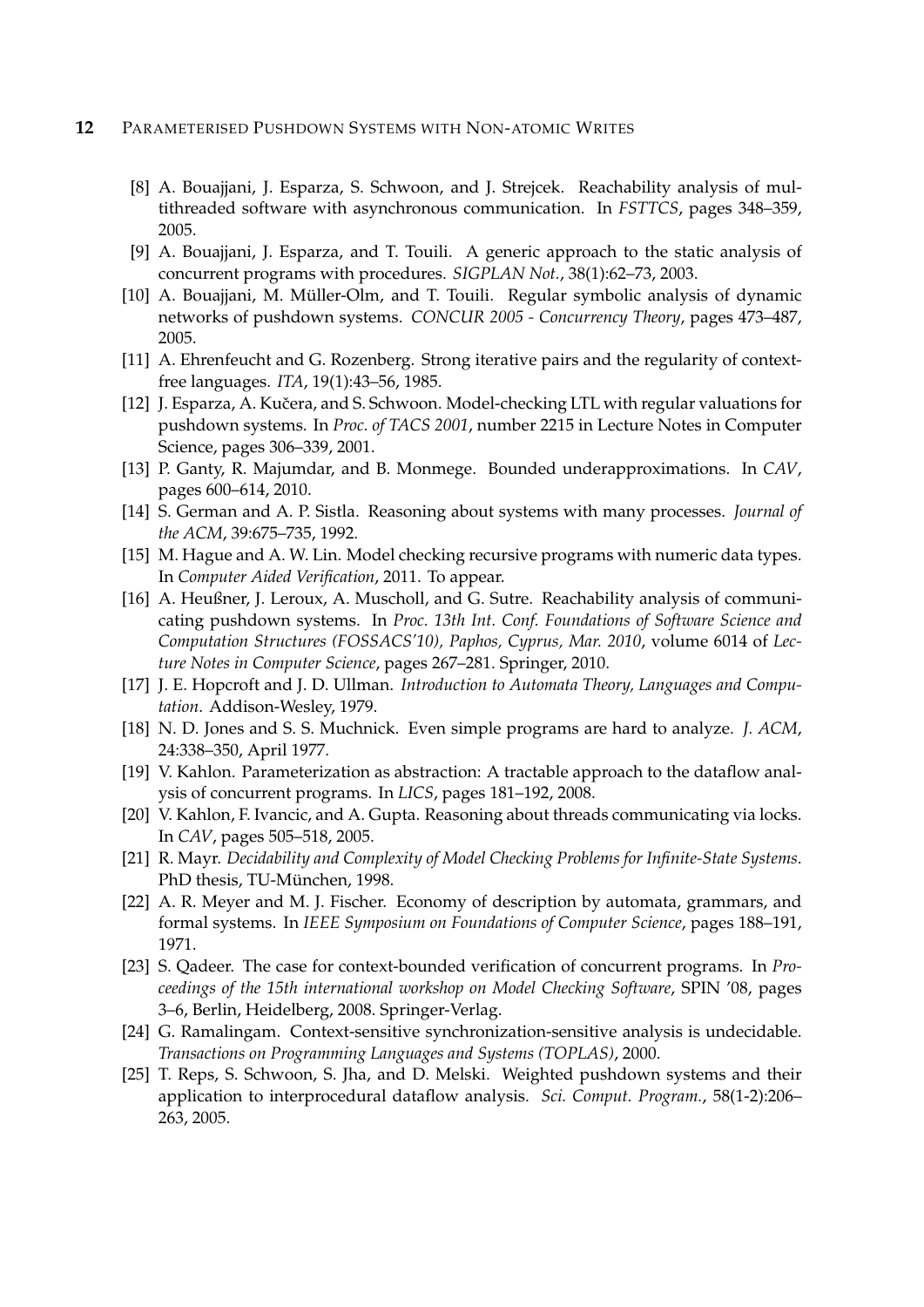- [26] S. Qadeer and J. Rehof. Context-bounded model checking of concurrent software. In *TACAS*, pages 93–107, 2005.
- [27] S. Schwoon. *Model-checking Pushdown Systems*. PhD thesis, Technical University of Munich, 2002.
- [28] K. Sen and M. Viswanathan. Model checking multithreaded programs with asynchronous atomic methods. In *CAV*, pages 300–314, 2006.
- [29] A. Seth. Global reachability in bounded phase multi-stack pushdown systems. In *CAV*, pages 615–628, 2010.
- [30] I. Suzuki. Proving properties of a ring of finite-state machines. *Inf. Process. Lett.*, 28:213– 214, July 1988.
- [31] S. La Torre, P. Madhusudan, and G. Parlato. Context-bounded analysis of concurrent queue systems. In *Proceedings of the Theory and practice of software, 14th international conference on Tools and algorithms for the construction and analysis of systems*, TACAS'08/ETAPS'08, pages 299–314, Berlin, Heidelberg, 2008. Springer-Verlag.
- [32] S. La Torre, P. Madhusudan, and G. Parlato. Model-checking parameterized concurrent programs using linear interfaces. In *CAV*, pages 629–644, 2010.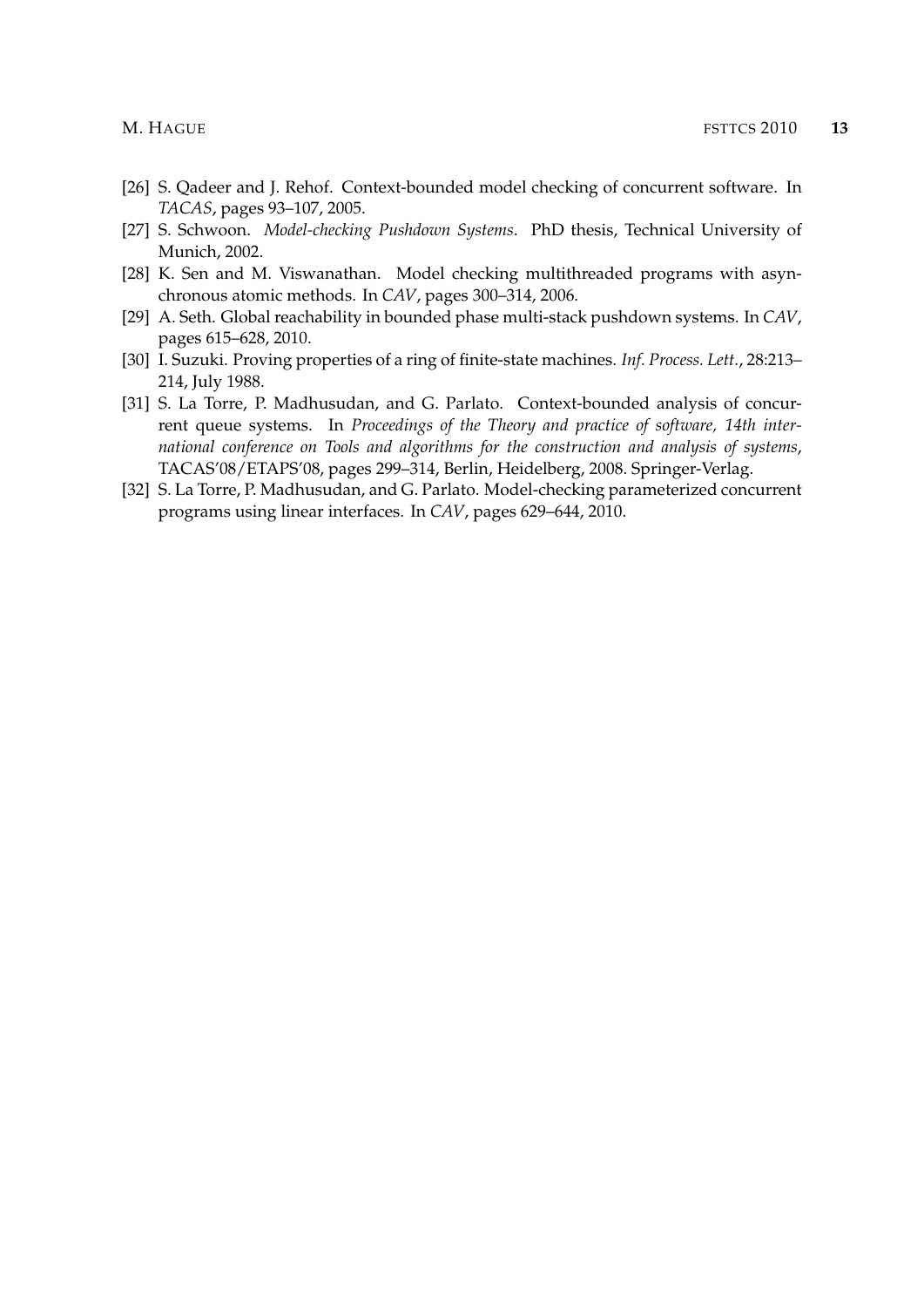#### **14** PARAMETERISED PUSHDOWN SYSTEMS WITH NON-ATOMIC WRITES

# **A Proofs for Section 4**

The proof of Lemma 10 is split into the following two lemmas.

**LEMMA 19.** The PDS  $P_{sys}$  has a run to some control-state in  $F$ , then the parameterised reachability problem for  $U$ ,  $C$ ,  $G$ ,  $g_0$  and  $q$  has a positive solution.

PROOF. Take an accepting run of  $P_{sys}$ . We can extract a number of sequences from this run. First, let  $G = g_G^1, \ldots, g_G^z$  be the sequence of values written to the global (last) component of  $\mathcal{P}_{sys}$ 's control-state. Note,  $g_G^1 = g_0$ . Then, for each  $g \in \mathcal{G}$  that is written to the global component, let  $R_g$  be the sequence of read and # events that took  ${\cal A}_{w(g)}$  from  $q_0^{w(g)}$  $\int_{0}^{\omega(g)}$  to a state in  $\mathcal{F}_{w(g)}.$  Since this is accepted by the read language of  $g$ , there is a subword  $r(g^1),\ldots,r(g^x)$ of  $R_g$  and sequences of writes  $W_0,\ldots,W_x$  such that  $W_0r\big(g^1\big)W_1\ldots r(g^x)W_xw(g)$  is a run of  ${\cal C}$ (with internal transitions hidden).

Furthermore, let #*<sup>i</sup>* be a sequence of # characters the same length as *W<sup>i</sup>* . Notice, we can fix a sub-sequence  $G_g = \#^0 g^1 \cdots g^x \#^x g$  of  $R_g$  corresponding to a run of  ${\cal C}$  in the sense that, # characters represent some write action, the  $g^h$  for all  $1\leq h\leq x$  are read events of  $g^h$ , and *g* is a write of *g*. Similarly,  $U$  has a sub-sequence  $G_U$  leading to *q*. This sequence is mapped on to *G* as follows. The sequence *G* partitions the run of  $P_{sys}$  into contiguous sections with each  $g_G^i$  beginning a new section. Since  $G_g$  is a sub-sequence of  $R_g$  which is in turn a subsequence of the run of  $P_{sys}$ , there is a natural mapping of elements of  $G_g$  to the transitions in the run of P*sys*. Each character is mapped to the element of *G* that begins the section the transition occurs in. Similarly,  $U$  has a sequence  $G_U$  leading to  $q$ .

We create the NPDS which has a unique process  $\mathcal C$  for each  $g_G^i$  in  $G$  that is not # and is not written by  $U$  (that is, a process for each individual write). We build the run in  $z$ segments: one for each  $g_G^i$ . In each segment, all processes whose sub-sequence  $G_g$  or  $G_{\mathcal{U}}$ maps a character onto  $g_G^i$  will be scheduled to make the corresponding transitions. These can be scheduled in any order, except the process running first in the segment must be the process responsible for writing  $g_G^i$ . When  $g_G^i = \text{\#}$ , the process will not write # to the store, but some other character. Since no process reads # this is safe.

Observe that there may be some  $g_G^i$  that are not written by any process. In this case  $g_G^i = #$  (since we allowed # to occur at any time) and, because no process reads #, the corresponding segment is merely *ε*.

**LEMMA 20.** If the parameterised reachability problem for  $U$ , C,  $\mathcal{G}$ ,  $g_0$  and  $q$  has a positive solution, then  $P_{sys}$  has a run to some control-state in  $\mathcal{F}$ .

PROOF. Take a run  $C = c_0c_1 \ldots c_z$  of the NPDS with *n* copies of *C* that reaches *q*. From this, we build an accepting run  $\pi$  of  $\mathcal{P}_{sys}.$  The initial configuration of  $\pi$  is  $\left(q_0^{\mathcal{U}},q_0^{w(g_0)}\right)$  $\begin{bmatrix} w(g_0) \\ 0 \end{bmatrix}$ , ...,  $q_0^{w(g_m)}$  $\binom{w(g_m)}{0}$ ,  $g_0$ ). Assume we have a run  $\pi_i$  corresponding to the run of the NPDS up to  $c_i.$  This run will have the property that the first component (the control-state of  $U$ ) of the last configuration in  $\pi$ <sup>*i*</sup> will match the control-state of  $\mathcal U$  in  $c_i$ . Hence,  $\pi_z$  will be the required accepting run.

Take the first write of  $w(g)$  of each  $g \in G$  that is written by some copy of C. Take the run of C that produced the write which is a sequence of reads and writes  $W_0R_1W_1 \ldots R_xW_x$  (with internal moves omitted). Let #*<sup>j</sup>* be a sequence of # characters with the same length as *W<sup>j</sup>* . There is as accepting run  $q_0^{w(g)}$  $\begin{array}{c}\n w(g) \rightarrow \gamma_1 \\
0\n \end{array}$   $q_1^{w(g)}$  $\frac{w(s)}{1}$   $\stackrel{\gamma_2}{\longrightarrow}$   $\cdots$   $\stackrel{\gamma_y}{\longrightarrow}$   $q_y^{w(g)}$  of  $\mathcal{A}_{w(g)}$  where  $\#_0R_1\#_1R_1 \ldots R_x\#_x =$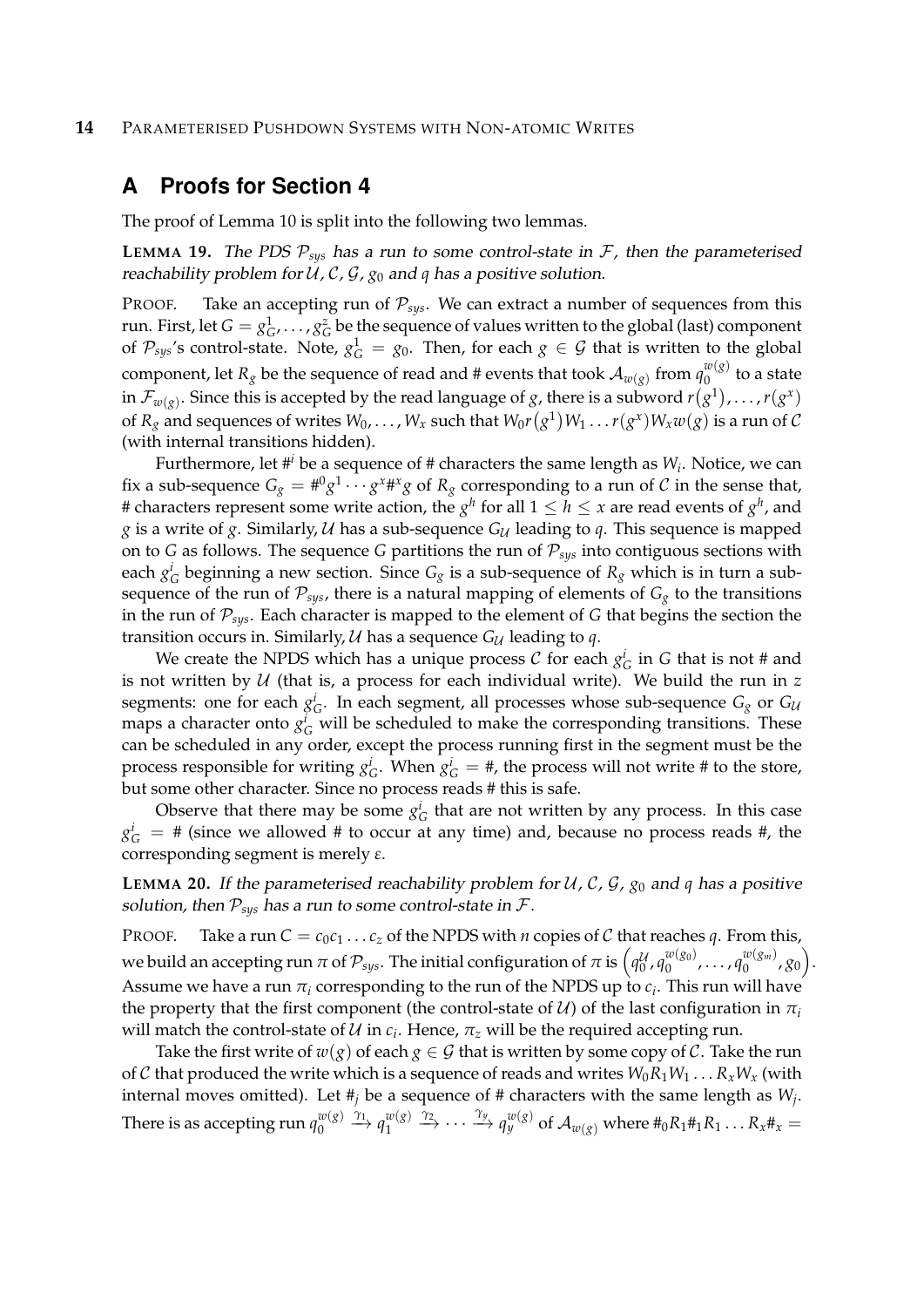*γ*<sup>1</sup> . . . *γy*. Furthermore, *γ*<sup>1</sup> . . . *γ<sup>y</sup>* can be mapped onto a sub-word of the sequence of actions taken on the global component up to the first write of *g*.

Let  $\left( q_{i}^{\mathcal{U}}\right)$ *i*U , *q w*(*g*0)  $\frac{w(g_0)}{i_{g_0}}$ , ...,  $q_{i_{g_m}}^{w(g_m)}$  $\left(\begin{array}{c} w({g}_m)\ s^{ij},\ g^{ij}\end{array}\right)$  be the final configuration of  $\pi_i.$  We extend  $\pi_i$  with the following transitions, in order of appearance.

- For all *g* such that we have a maximal path  $q_i^{w(g)}$ *ig*  $\xrightarrow{r(g)} \cdots \xrightarrow{r(g)} q_{i+1}^{w(g)}$  $\int_{i_g+1}^{w(g)}$ , make the transitions to  $q_{i_{\alpha}+1}^{w(g)}$  $\frac{d^{(1)}(x)}{d_{g}+1}$ . (That is, read *g* as many times as possible.)
- If the transition between  $c_i$  and  $c_{i+1}$  is a move of  $U$ , then simulate the move directly.
- If the transition is a write move  $w(g)$  by a copy of C which is not responsible for the first write of  $g$ , but is responsible for for the first write of some other  $g'$ , then advance  $q_i^{w(g')}$ *i*<sub>g</sub>  $\stackrel{\#}{\rightarrow} q_i^{\scriptscriptstyle w(g')}$  $\frac{u_{\backslash 8}}{l_{s'}}$  , setting the global component to # as required. Note that the transition from  $q_i^{w(g)}$  $\frac{w(g)}{g'}$  must be a # move since it is a write move of  $\cal C$  and all preceding reads and writes have been simulated.
- Further to the above, if it is a write of *g* by some *C*, we know that  $q_{i}^{w(g)}$  $\frac{w(S)}{i_g}$  is an accepting state of  $\mathcal{A}_{w(g)}$ . This is because we have been simulating the sequence  $W_0R_1W_1\ldots R_xW_x$ with the accepting run  $#_0R_1#_1 \ldots R_x#_x$ . Hence we can (and do) perform the write of *g* to the global component.
- Other types of transitions have no further updates to  $\pi_i$ . In particular, if the transition is a read move by some copy of  $C$  we do not add any transitions (these moves are taken care of more eagerly above).

This completes the construction of  $\pi_i$ , and thus  $\pi_y$  gives us a required accepting run of  $\mathcal{P}_{sys}$ .

# **B Non-Atomic Pushdown Systems with Multiple Variables**

#### **B.1 Model Definition**

**DEFINITION 21.**[Non-atomic Pushdown Systems with Multiple-Variables] Over a partitioned finite alphabet  $\mathcal{G} = \mathcal{G}_1 \uplus \cdots \uplus \mathcal{G}_k$ , a non-atomic pushdown system (naPDS) is a tuple  $\mathcal{P} = (\mathcal{Q}, \Sigma, \Delta, q_0, \mathcal{G}_1, \ldots, \mathcal{G}_k)$  where  $\mathcal Q$  is a finite set of control-states,  $\Sigma$  is a finite stack alphabet,  $q_0 \in \mathcal{Q}$  is a designated initial control state and  $\Delta \subseteq (\mathcal{Q} \times \Sigma) \times (r(\mathcal{G}) \cup w(\mathcal{G}) \cup \{\varepsilon\}) \times$  $(Q \times \Sigma^*)$ .

**DEFINITION 22.**[Networks of naPDSs with Multiple Variables] A network of *n* non-atomic pushdown systems *(NPDS) is a tuple*  $\mathcal{N}=(\mathcal{P}_1,\ldots,\mathcal{P}_n,\mathcal{G}_1,\ldots,\mathcal{G}_k,\allowbreak g_0^1,\ldots,g_0^k)$  *where, for all*  $1 \leq i \leq n$ ,  $\mathcal{P}_i = (Q_i, \Sigma_i, \Delta_i, q_0^i, \mathcal{G}_1, \ldots, \mathcal{G}_k)$  is a NPDS over  $\mathcal{G}_1, \ldots, \mathcal{G}_k$  and for all  $1 \leq i \leq k$ ,  $g_0^i \in \mathcal{G}_i$  is the initial value of the *i*th global store.

A configuration of an NPDS is a tuple  $(q_1, w_1, \ldots, q_n, w_n, g_1, \ldots, g_k)$  where  $g_i \in \mathcal{G}_i$  for each  $1 \leq i \leq k$ , and for each  $1 \leq i \leq n$ ,  $q_i \in \mathcal{Q}_i$  and  $w_i \in \Sigma_i^*$ . There is a transition  $(q_1, w_1, \ldots, q_n, w_n, g_1, \ldots, g_k) \rightarrow (q'_1, w'_1, \ldots, q'_n, w'_n, g'_1, \ldots, g'_k)$  whenever, for some  $1 \le i \le n$ and all  $1 \leq j \leq n$  with  $i \neq j$  we have  $q'_j = q_j$ ,  $w'_j = w_j$ , and

 $\bullet$  (*q<sub>i</sub>*, *w<sub>i</sub>*) → (*q'<sub>i</sub>*, *w'<sub>i</sub>*) is a transition of  $\mathcal{P}_i$  and for all 1 ≤ *l* ≤ *k*, *g'<sub>l</sub>* = *g*<sub>*l*</sub>; or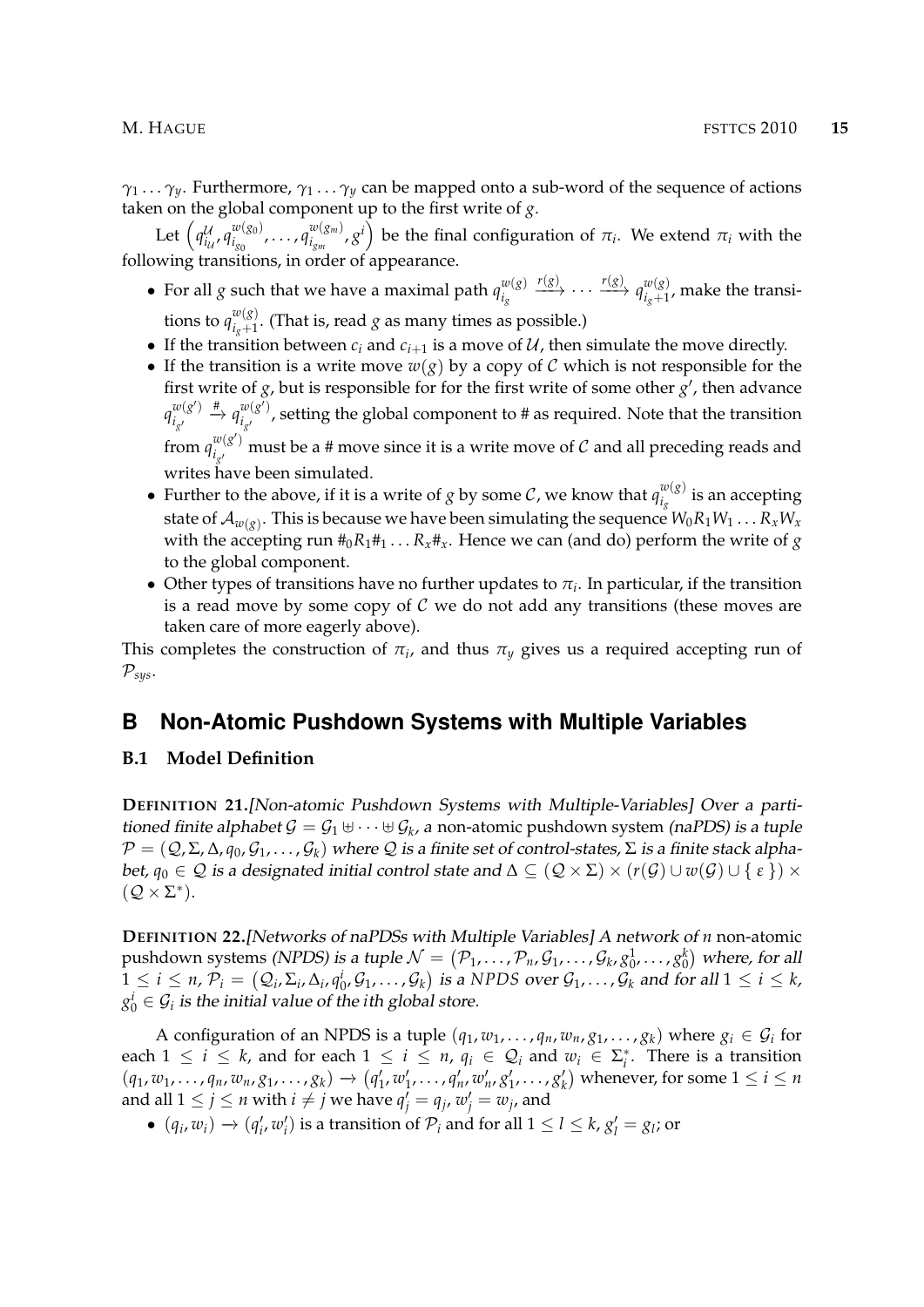- $\bullet$   $(q_i, w_i) \xrightarrow{r(g_i)} (q'_i, w'_i)$  is a transition of  $\mathcal{P}_i$  for some  $1 \leq l \leq k$  and for all  $1 \leq l' \leq k$ ,  $g'_{l'} = g_{l'}$ ; or
- $\bullet$   $(q_i, w_i)$  $\frac{w(g'_l)}{g'_l}$   $(q'_i, w'_i)$  is a transition of  $\mathcal{P}_i$  for some  $1 \leq l \leq k$  and for all  $1 \leq l' \leq k$  such that  $l' \neq l$ ,  $g'_{l'} = g_{l'}$ .

A path  $\pi$  of  $\mathcal N$  is a sequence of configurations  $c_1c_2 \ldots c_z$  such that, for all  $1 \leq i < z$ ,  $c_i \to c_{i+1}$ . A run of  $\mathcal N$  is a path such that  $c_1 = (q_0^1, \perp, \ldots, q_0^n, \perp, g_0^1, \ldots, g_0^k)$ .

#### **B.2 Reachability Analysis**

In this section, we aim prove the following theorem.

**THEOREM 23.** The parameterised reachability problem for NPDSs with multiple variables is decidable.

Again, we assume *q* is a control-state of  $U$ . The idea is the same as the single variable case, except for some minor adjustments to handle the extra variables.

#### **Regular Read Languages**

Given a non-atomic pushdown system  $P$  we define for each  $g \in G$  the pushdown system  $\mathcal{P}_{w(g)}$  which is P augmented with a new unique control-state *f*, and a transition  $(q, a)$   $\rightarrow$  $(f, a)$  whenever P has a rule  $(q, a) \xrightarrow{w(g)} (q', w)$ . Furthermore, replace all  $(q, a) \xrightarrow{w(g')} (q', w)$ rules with  $(q, a) \stackrel{#_i}{\hookrightarrow} (q', w)$  where  $\#_i \notin \mathcal{G}_1 \cup \cdots \cup \mathcal{G}_k$  and  $g' \in \mathcal{G}_i$ .

Again, we interpret *f* as the sole accepting control state of  $\mathcal{P}_{w(g)}$  giving the read language  $\mathcal{L}_{w(g)}$  for  $w(g)$  defined as

$$
\mathcal{L}_{w(g)} = \left\{ R^* \gamma_1 R^* \dots R^* \gamma_z R^* \middle| \gamma_1 \dots \gamma_z \in \mathcal{L}(\mathcal{P}_{w(g)}) \right\}
$$

where  $R = \{ r(g') | g' \in G \} \cup \{ \#_1, \ldots, \#_k \}.$ 

**LEMMA 24.** For all  $g \in \mathcal{G}$ ,  $\mathcal{L}_{w(g)}$  is regular and an NFA  $\mathcal{A}$  accepting  $\mathcal{L}_{w(g)}$ , of doublyexponential size, can be constructed in doubly-exponential time.

PROOF. Identical to the single variable case.

#### **Simulating the System**

We build a PDS that recognises a non-empty language iff the parameterised reachability problem has a positive solution. The intuition behind the construction of  $P_{\text{sys}}$  is the same as the single variable case, except minor adjustments are needed to handle the interaction with multiple variables.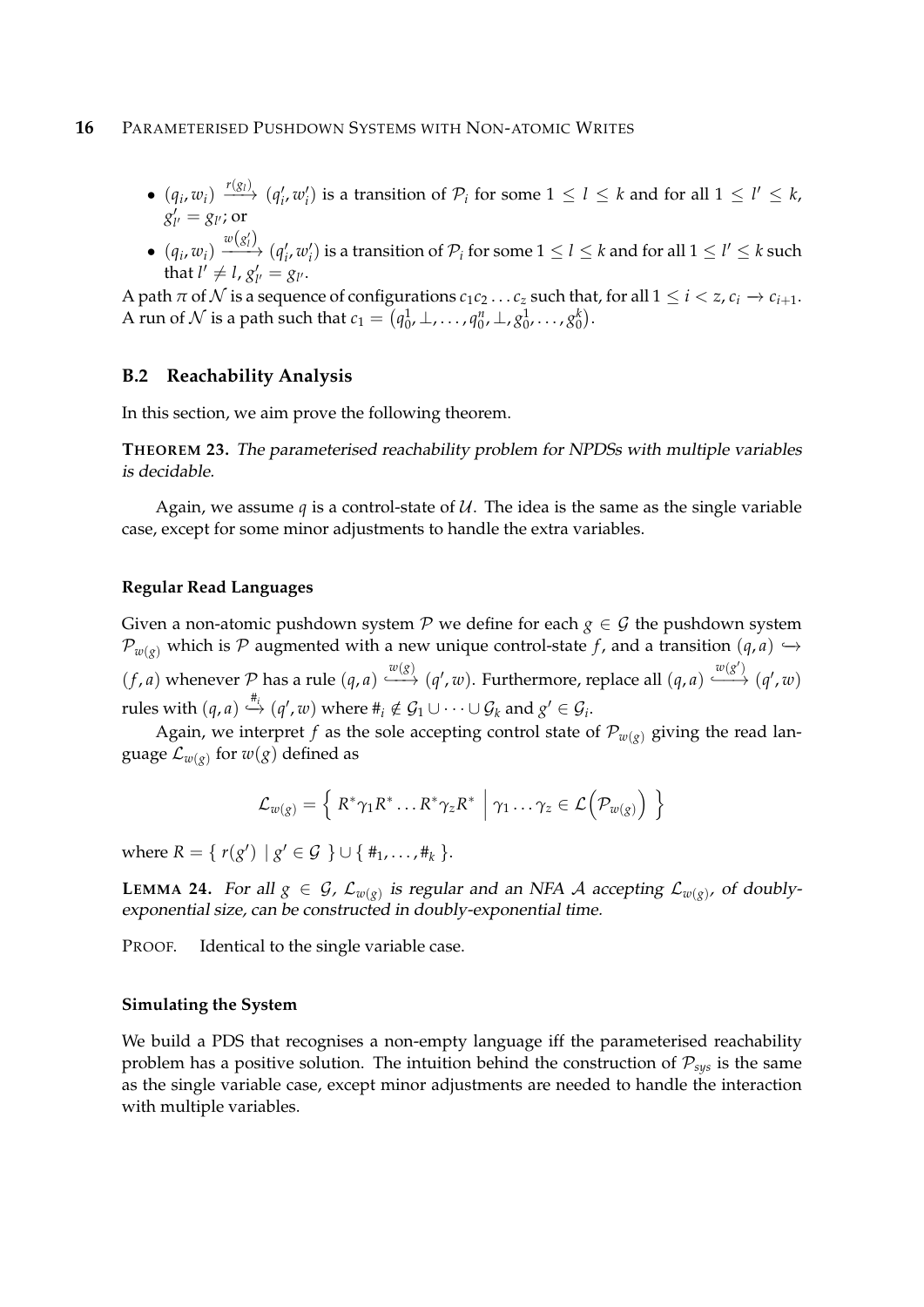M. HAGUE FSTTCS 2010 **17**

**DEFINITION 25.**[ $\mathcal{P}_{sys}$ ] Given an naPDS  $\mathcal{U} = (\mathcal{Q}_{\mathcal{U}}, \Sigma, \Delta_{\mathcal{U}}, q_0^{\mathcal{U}}, \mathcal{G}_1, \ldots, \mathcal{G}_k)$  over  $\mathcal{G} = \mathcal{G}_1 \uplus \cdots \uplus$  $\mathcal{G}_k$  with initial values  $g_0^1,\ldots,g_0^k$ , a control-state  $f\in\mathcal{Q}_\mathcal{U}$ , and, for each  $g\in\mathcal{G}$ , a regular automaton  $\mathcal{A}_{w(g)} = \left( \mathcal{Q}_{w(g)}, R, \Delta_{w(g)}, \mathcal{F}_{w(g)}, q_0^{w(g)} \right)$  $\binom{w(g)}{0}$  , we define the PDS  $\mathcal{P}_{sys} = (\mathcal{Q}, \Sigma, \Delta, q_0, \mathcal{F})$ where

- we let, for all  $i$ ,  $\mathcal{G}_i = \left\{ g_0^i, \ldots, g_{m_i}^i \right\}$  and,
- $\bullet \ \operatorname{let} \vec{\mathcal{Q}} = \mathcal{Q}_{w\left(g^1_0\right)} \times \cdots \times \mathcal{Q}_{w\left(g^1_{m_1}\right)} \times \cdots \times \mathcal{Q}_{w\left(g^k_0\right)} \times \cdots \times \mathcal{Q}_{w\left(g^k_{m_k}\right)},$  then
- $Q = Q_{\mathcal{U}} \times \vec{\mathcal{Q}} \times (\mathcal{G}_1 \cup \{\#_1\}) \times \cdots \times (\mathcal{G}_k \cup \{\#_k\})$  $\bullet$   $q_0 = ($ *q* U 0 , *q w*(*g* 1 0)  $w(g_0^1)$ ,  $w(g_{m_k}^k)$ <br>0,  $w(g_{m_k}^k)$  $\frac{1}{2}$   $\frac{1}{2}$   $\frac{1}{20}$   $\cdots$   $\frac{1}{20}$  $\setminus$ ,
- $\mathcal{F} = \{ f \} \times \vec{\mathcal{Q}} \times (\mathcal{G}_1 \cup \{\#_1\}) \times \cdots \times (\mathcal{G}_k \cup \{\#_k\}),$

and  $\Delta$  is the smallest set containing all  $(q, a) \hookrightarrow (q', w)$  where  $q = (q_{\mathcal{U}}, q_0^1, \ldots, q_{m_k}^k, g_1, \ldots, g_k)$ and,

- $q' = (q'_{\mathcal{U}}, q^1_0, \ldots, q^k_{m_k}, g_1, \ldots, g_k)$  and  $(q_{\mathcal{U}}, a) \hookrightarrow (q'_{\mathcal{U}}, w) \in \Delta_{\mathcal{U}}$ , or
- $q'=(q'_{\mathcal{U}},q^1_0,\ldots,q^k_{m_k},g_1,\ldots,g_k)$  and  $(q_{\mathcal{U}},a)\xrightarrow{r(g_i)} (q'_{\mathcal{U}},w)\in\Delta_{\mathcal{U}}$  for some *i*, or
- $q' = (q'_{\mathcal{U}}, q^1_0, \ldots, q^k_{m_k}, g_1, \ldots, g'_i, \ldots, g_k)$  and  $(q_{\mathcal{U}}, a)$  $w(g'_i)$  $\xrightarrow{\alpha(\delta_i)} (q'_{\mathcal{U}}, w) \in \Delta_{\mathcal{U}}$  for some  $g'_i \in$  $\mathcal{G}_i$ , or
- $\bullet$   $q' = \left(q_{\mathcal{U}}, q_{0}^{1}, \ldots, p_{j'}^{i}, \ldots, q_{m_{k'}}^{k} g_{1}, \ldots, g_{k}\right)$  and  $q_{j}^{i}$  $r(g_i)$   $p_j^i \in \Delta_j^i$  for some *l*,  $q_j^i \notin \mathcal{F}_j^i$  and  $w = a$ , or
- $\bullet\,\,q'=\left(q_\mathcal{U},q_0^1,\ldots,p_{j'}^i,\ldots,q_{m_k}^k,g_1,\ldots,\#_l,\ldots,g_k\right)\, \text{and}\, q_j^i\overset{\#_l}{\to}p_j^i\in\Delta_{j'}^i\,q_j^i\notin\mathcal{F}_j^i\,\, \text{and}\,\,w=a,\, \text{or}\,\,j\in\mathcal{S}_j\right)$  $\bullet\,\,q'=\left(q_{\mathcal U},q_{0'}^1,\ldots,q_{m_{k'}}^k g_1,\ldots,g_{j'}^i,\ldots,g_k\right)$  ,  $q_j^i\in\mathcal F_j^i$  and  $w=a.$

We have the following property.

**LEMMA 26.** The PDS  $P_{sys}$  has a run to some control-state in  $F$  iff the parameterised reachability problem for  $\mathcal{U}$  ,  $\mathcal{C}$  ,  $\mathcal{G}_1$  ,  $\dots$  ,  $\mathcal{G}_k$  ,  $g_0^1$  ,  $\dots$  ,  $g_0^k$  and  $q$  has a positive solution.

We prove this property in the following lemmas, and conclude that the parameterised reachability problem with multiple variables is decidable.

**LEMMA 27.** The PDS  $P_{sys}$  has a run to some control-state in  $F$ , then the parameterised reachability problem for U, C,  $\mathcal{G}_1, \ldots, \mathcal{G}_k$ ,  $g_0^1, \ldots, g_0^k$  and  $q$  has a positive solution.

PROOF. Take an accepting run of  $P_{sys}$ . We can extract a number of sequences from this run. First, let  $G = \vec{g}^1, \ldots, \vec{g}^z$  be the sequence of updates to the global (last *k*) components of  $\mathcal{P}_{sys}$ 's control-state. That is,  $g^1 = (g_0^1, \ldots, g_0^k)$ , and  $\vec{g}^{i+1}$  is generated from  $\vec{g}^i$  by the next change to a global component. Then, for each *g* that is written to a global component, let *R<sup>g</sup>* be the sequence of read and  $\#_1,\ldots,\#_k$  events that took  $\mathcal{A}_{w(g)}$  from  $q_0^{w(g)}$  $\int_0^{w(g)}$  to a state in  $\mathcal{F}_{w(g)}$ . Since this is accepted by the read language of *g*, there is a subword  $r(g^1), \ldots, r(g^x)$  of  $R_g$ and sequences of writes  $W_0,\ldots,W_x$  such that  $W_0r\big(g^1\big)W_1\ldots r(g^x)W_xw(g)$  is a run of  $\mathcal C$  (with internal transitions hidden).

Furthermore, let  $\#^i$  be a sequence of actions derived from  $W_i$  by replacing each write to a variable  $j$  with the character  $\#_j$ . We can fix a sub-sequence  $G_g = \#^0 g^1 \cdots g^{x \#^x} g$  of  $R_g$ corresponding to the run of C above. This sequence is mapped on to *G* as follows. The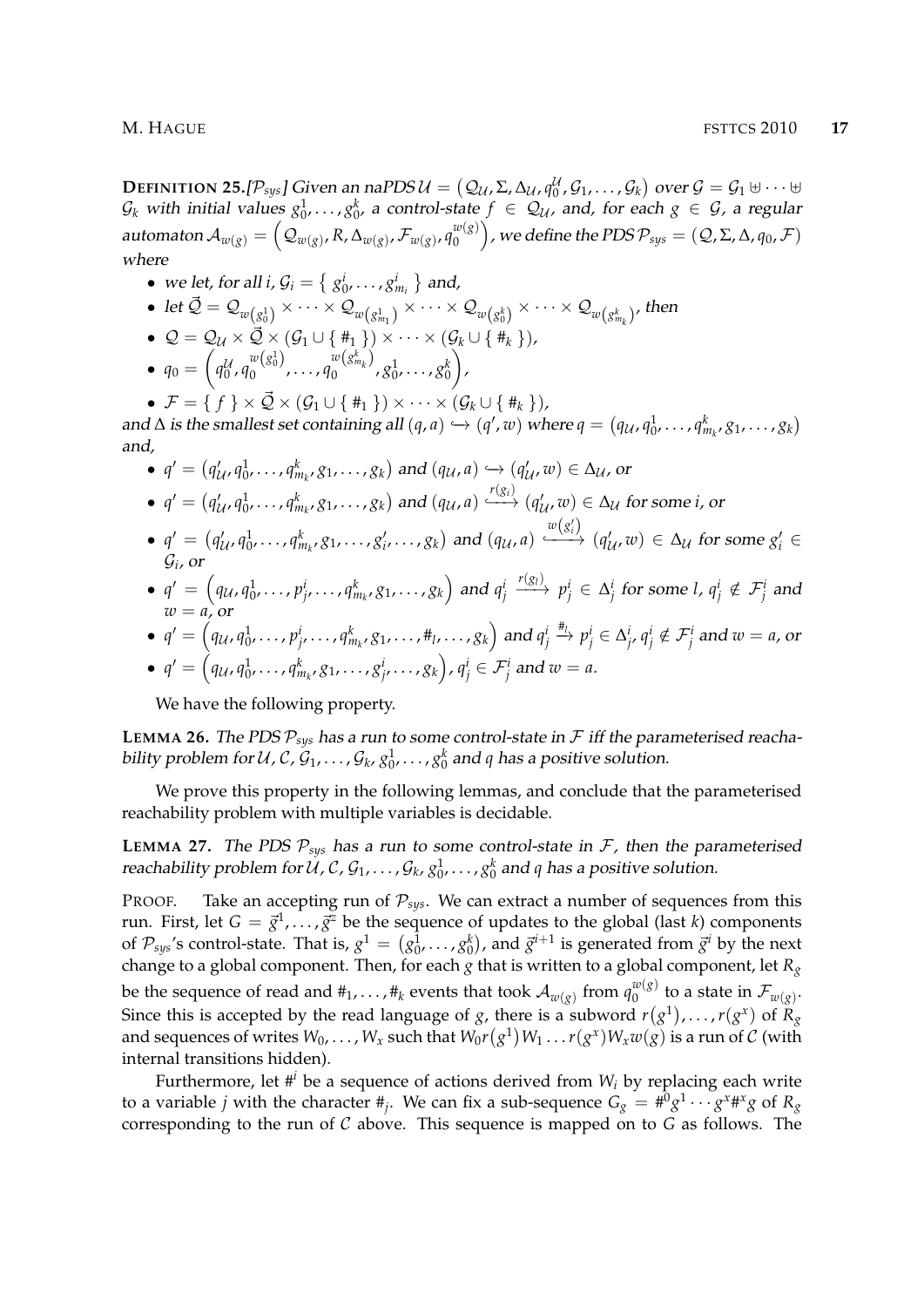#### **18** PARAMETERISED PUSHDOWN SYSTEMS WITH NON-ATOMIC WRITES

sequence G partitions the run of  $\mathcal{P}_{sys}$  into contiguous sections with each  $\vec{g}^i$  beginning a new section. Since  $G_g$  is a sub-sequence of  $R_g$  which is in turn a sub-sequence of the run of  $P_{sys}$ , there is a natural mapping of elements of  $G_g$  to the transitions in the run of  $P_{sys}$ . Each character is mapped to the element of *G* that begins the section the transition occurs in. Similarly,  $U$  has a sequence  $G_U$  leading to  $q$ .

We create the NPDS which has a unique process  $\mathcal C$  for each  $\vec g^i$  in  $G$  that is not a  $\#_{\vec j}$  event for some *j* and is not written by  $U$  (that is, a process for each individual write). We build the run in  $z$  segments: one for each  $\vec{g}^i$ . In each segment, all processes whose sub-sequence  $G^g$  (when the update given by  $\vec{g}^i$  is a write of the character *g*) or  $G_{\mathcal{U}}$  maps a character onto  $\vec{g}^i$  will be scheduled to make the corresponding transitions (including internal transitions). These can be scheduled in any order, except the process running first in the segment must be the process responsible for writing  $g$ . When  $\vec{g}^i$  is a write of  $\#_{j}$ , the process will not write #*j* to the *j*th component of the store, but some other character. Since no process reads #*<sup>j</sup>* this is safe.

Observe that there may be some updates  $\vec{g}^i$  that are not written by any process. In this case the update is the write of some #*<sup>j</sup>* (since we allowed #*<sup>j</sup>* to occur at any time) and, because no process reads #*<sup>j</sup>* , the corresponding segment is merely *ε*.

**LEMMA 28.** If the parameterised reachability problem for U, C,  $\mathcal{G}_1, \ldots, \mathcal{G}_k$ ,  $g_0^1, \ldots, g_0^k$  and  $q$ has a positive solution, then  $P_{sys}$  has a run to some control-state in  $\mathcal{F}$ .

PROOF. Take a run  $C = c_0c_1 \dots c_z$  of the NPDS with *n* copies of C that reaches *q*. From this, we build an accepting run  $\pi$  of  $\mathcal{P}_{sys}$ . The initial configuration of  $\pi$  is

$$
\left(q_0^{\mathcal{U}}, q_0^{w(g_0^1)}, \ldots, q_0^{w(g_{m_k}^k)}, g_0^1, \ldots, g_0^k\right) .
$$

Assume we have a run  $\pi_i$  corresponding to the run of the NPDS up to  $c_i.$  This run will have the property that the first component (the control-state of  $\mathcal{U}$ ) of the last configuration in  $\pi_i$ will match the control-state of  $\mathcal U$  in  $c_i$ . Hence,  $\pi_z$  will be the required accepting run.

Take the first write of  $w(g)$  for each  $g \in \mathcal{G}$  that is written by some copy of  $\mathcal{C}$ . Take the run of C that produced the write which is a sequence of reads and writes  $W_0R_1W_1 \ldots R_xW_x$ (with internal moves omitted). Let #<sup>*j*</sup> be a sequence of  $#_1, \ldots, #_k$  characters derived from  $W_j$ as in the proof of Lemma 27. There is an accepting run of  $\mathcal{A}_{w(g)}$ 

$$
q_0^{w(g)} \xrightarrow{\gamma_1} q_1^{w(g)} \xrightarrow{\gamma_2} \cdots \xrightarrow{\gamma_y} q_y^{w(g)}
$$

where  $\#^0R_1\#^1R_1\ldots R_x\#^x=\gamma_1\ldots\gamma_y.$  Furthermore,  $\gamma_1\ldots\gamma_y$  can be mapped onto a sub-word of the sequence of actions taken on the global components up to the first write of *g*.

Let  $\left(q_i^{\mathcal{U}}\right)$ u , q $\frac{w(s_0^1)}{a_{i_{o^1}}}$ *i*<sub>g</sub><sup>1</sup><sub>g</sub><sup>1</sup></sup>  $\ldots$ ,  $q_{i_k}^{(g_{m_k})}$  $i_{g_{m_k}^k}$ , *g*1, . . . , *g<sup>k</sup>*  $\setminus$ be the final configuration of  $\pi_i$ . We extend  $\pi_i$ with the following transitions, in order of appearance.

• For all *g* such that we have a maximal path  $q_{i}^{w(g)}$ *ig*  $r(g^1)$ −−−→ · · · *r*(*g y* ) −−→ *q w*(*g*) *<sup>i</sup>g*+<sup>1</sup> where *g j* for  $1 \leq j \leq y$  are characters in  $\{g_1, \ldots, g_k\}$ , make the transitions to  $q_{i_o+1}^{w(g)}$  $\frac{w_{\langle \delta \rangle}}{i_{g}+1}$ . (That is, read the current global store as many times as possible.)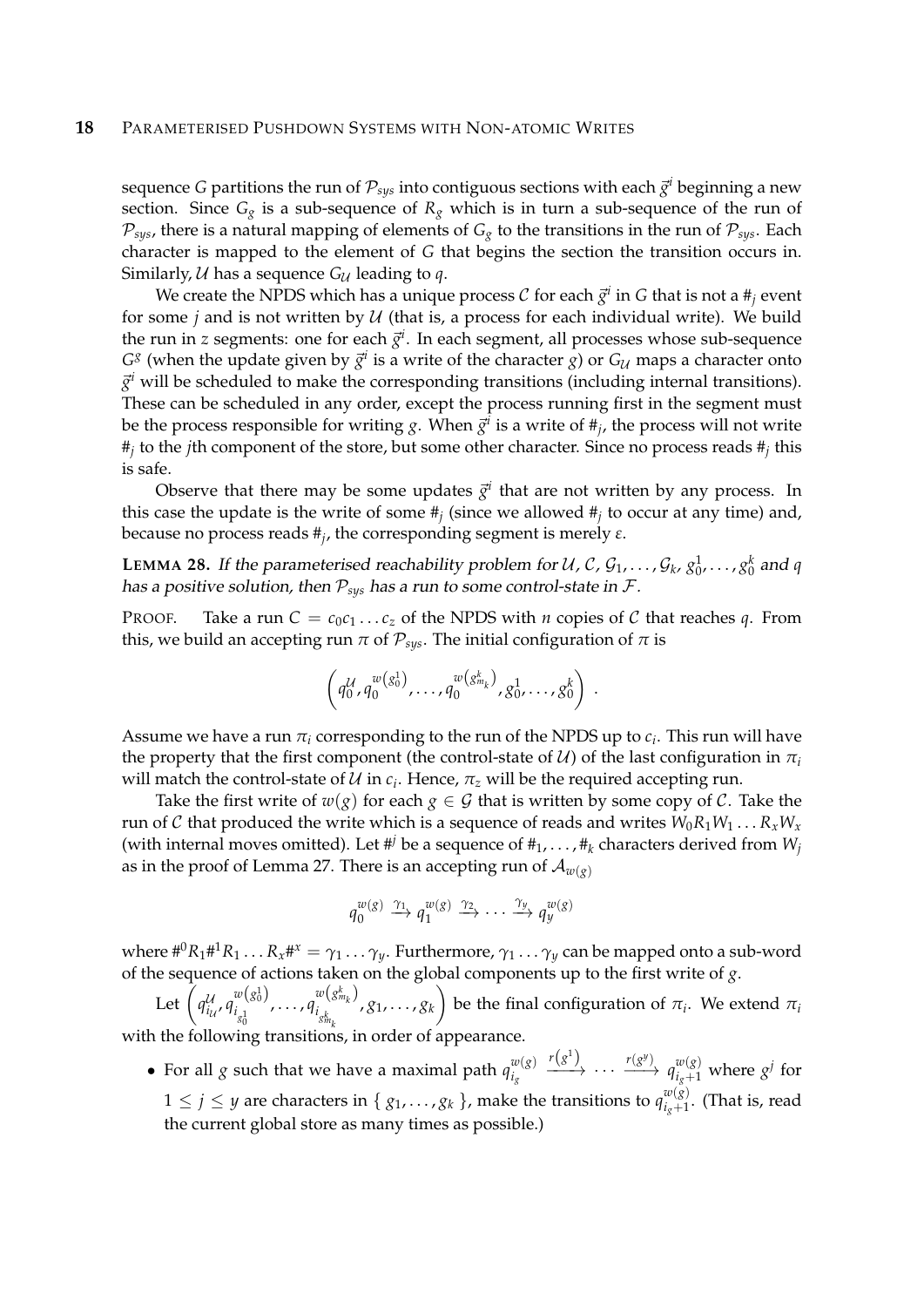- If the transition between  $c_i$  and  $c_{i+1}$  is a move of  $U$ , then simulate the move directly.
- If the transition is a write move  $w(g)$  for some  $g \in \mathcal{G}$  by a copy of  $\mathcal{C}$  which is not responsible for the first write of *g*, but is responsible for for the first write of some other *g*<sup> $\prime$ </sup>, then advance  $q_i^{w(g')}$ *i*<sub>g</sub>  $\overset{\#_j}{\longrightarrow} q_{i}^{w(g')}$  $\frac{d}{dx}(g)$ , setting the *j*th global component to  $\#_j$  as required. Note that the transition from  $q_i^{w(g')}$  $\frac{u_{\backslash 8}}{l_{g'}}$  must be a  $\#_j$  move since it is a write move to the *j*th component of C and all preceding reads and writes have been simulated.
- Further to the above, if it is a write of *g* by some *C*, we know that  $q_{i}^{w(g)}$  $\frac{w(s)}{i_g}$  is an accepting state of  $\mathcal{A}_{w(g)}$ . This is because we have been simulating the sequence  $W_0R_1W_1\ldots R_xW_x$ with the accepting run  $#_0R_1#_1 \ldots R_x#_x$ . Hence we can (and do) perform the write of *g* to the global component.
- Other types of transitions have no further updates to  $\pi_i$ . In particular, if the transition is a read move by some copy of  $C$  we do not add any transitions (these moves are taken care of more eagerly above).

This completes the construction of  $\pi_i$ , and thus  $\pi_y$  gives us a required accepting run of  $\mathcal{P}_{sys}.$ 

## **C Complexity Lower Bounds**

**THEOREM 29.** The parameterised reachability problem for NPDSs with a single global store is NP-hard, even when the stacks are removed.

PROOF. We reduce from SAT. The encoding is as follows:  $U$  first guesses an assignment to the variables  $x_1, \ldots, x_n$  (say). He does this by writing  $1_i$  or  $0_i$  to the global store for each  $1 \leq i \leq n$ . The C process has *n* branches. Along the *i*th branch it reads, and remembers in its control state, the value of  $x_i$  written by  $U$ . Then, whenever a symbol  $\mathcal{P}_i$  can be read from the global store,  $C$  reads it and writes  $1<sub>i</sub>$  or  $0<sub>i</sub>$  as appropriate.

Then, also in its control state,  $U$  evaluates the boolean formula. When it needs to obtain the value of  $x_i$ . it writes  $\mathcal{P}_i$  to the global store and waits for a copy of  $\mathcal C$  to return the answer. A unique control state is reached if the formula evaluates to true. Hence, the defined parameterised reachability instance reaches this control state iff the formula can be satisfied.

It is not immediately obvious how to evaluate the formula in the control state. The technique is the same as in Hague and Lin [15]. To evaluate a non-atomic formula, we store it as a tree in the control state. Evaluation uses a kind of tree automaton (the run of which is encoded into the state space). The tree automaton navigates the tree in left most, depth first order. First it moves down to the left most leaf. This will be an atomic proposition. The proposition is evaluated using the technique above and the value is passed up to the parent. When first returning to a parent node, it is marked as seen. If the node is a disjunction, and the value returned is 1, then the automaton returns to the parent, also carrying the 1, otherwise it moves down into the right subtree. The automaton eventually returns from this tree with a value. Since the node is marked, it detects that it has fully evaluated the disjunction and returns the value to the parent. Evaluation is analogous for conjunction. Finally, a value is returned from the root.

The evaluation above only introduces a polynomial number of control states. Because the tree is navigated in left most depth first order, there are a linear number of different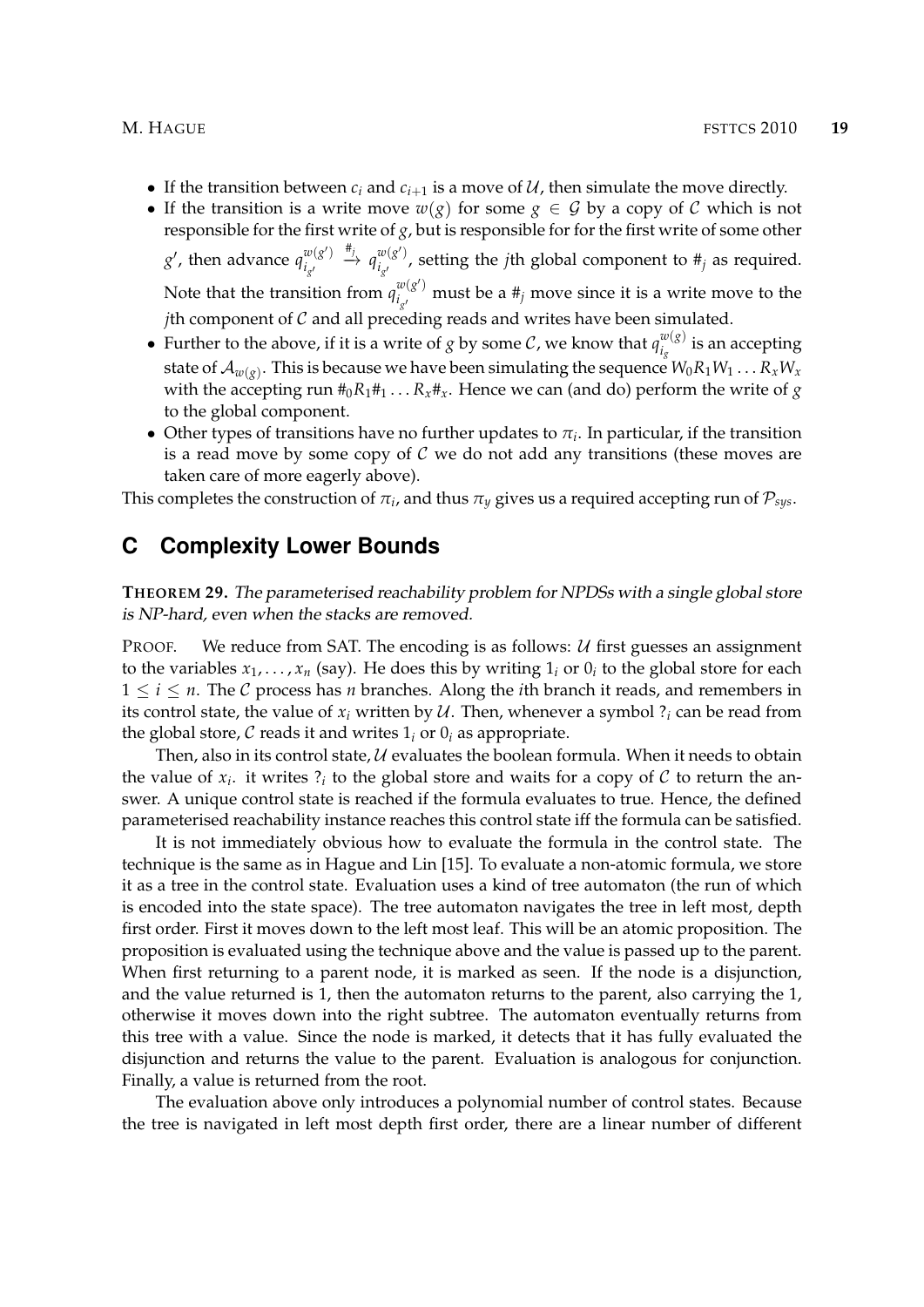markings (if the right hand subtree is not visited, we can simply mark all of the nodes in this subtree without affecting the execution). Then, to keep track of the automaton, we attach the state of the automaton to the node of the tree it is at. This is only polynomial since there is only one node marked by the automaton state at a time.

# **D Proofs for Section Section 6**

**LEMMA 16.** *For all w, we have*  $w \in \mathcal{L}(G_x)$  *iff*  $x \in \theta(w)$ *.* 

PROOF. First, assume  $w \in \mathcal{L}(G_r)$ . We show  $x \in \theta(w)$ . Take the derivation tree of w in  $G_x$ . By definition, this tree has a path marked by a run of  $A_x$ , such that *w* is derived to the left (inclusive) of the path, and the empty word is derived to the right. By replacing all non-terminals *A<sup>q</sup>* and *A<sup>ε</sup>* with their corresponding non-terminals in *G*, and adjusting the applied production rules accordingly, we obtain a derivation tree of some word *wu* containing a spine of type *x*. Hence  $x \in \theta(w)$ , as required.

In the other direction, consider the derivation tree *T* of *wu* with a spine of type *x* that witnesses  $x \in \theta(w)$ . The spine induces an accepting run of  $A_x$ . Thus, we build a derivation tree of *G<sup>x</sup>* where all non-terminals and productions to the left of the spine are the same, all non-terminals and productions along the spine are annotated with the run of  $A<sub>x</sub>$  and all non-terminals and productions to the right are replaced by their empty equivalent, e.g. *A<sup>ε</sup>* . This induces a derivation tree of  $w$  in  $G_x$  as required.

# **E Lower Bounds on Automata Size**

We mentioned in the conclusion the problem of whether the doubly-exponential size of the NFA built from a very degenerate context-free language must be doubly-exponential in the worst case. We have been unable to obtain this lower bound. Since, in Section 6, we construct a deterministic finite-automaton, one may ask whether a result of Meyer and Fischer [22] — that there is a deterministic PDS accepting a language whose corresponding deterministic finite automaton is doubly-exponential — can provide a lower bound in the deterministic case. Unfortunately, we provide a counter-example below. The language *I<sup>n</sup>* given by Meyer and Fischer is described as follows†

" $I_n$  consists of words in { 0, 1, *a*<sub>1</sub>, . . . , *a*<sub>*n*</sub> }<sup>\*</sup> { 0, 1 }<sup>*n*-1</sup> accepted by a deterministic pushdown store machine which operates as follows:

- 1. Copy the input onto the store until input  $a_1$  is encountered. If  $a_1$  does not occur, reject the input.
- 2. Set  $i = 2$ .
- 3. If the next input is zero, pop the store until the first occurrence of *a<sup>i</sup>* . If the next input is a one, pop the store to the second occurrence of *a<sup>i</sup>* . If any other input is encountered, or the occurrences of *a<sup>i</sup>* are not found, reject the input.

<sup>&</sup>lt;sup>†</sup>In the original definition, the word finishes with {  $0,1$  }<sup>n</sup>, though we believe this to be a mistake. After this correction, the size of the finite automaton is  $2^{2^{n-1}}$ . One could, of course, make other corrections to preserve the  $2^{2^n}$  claimed.